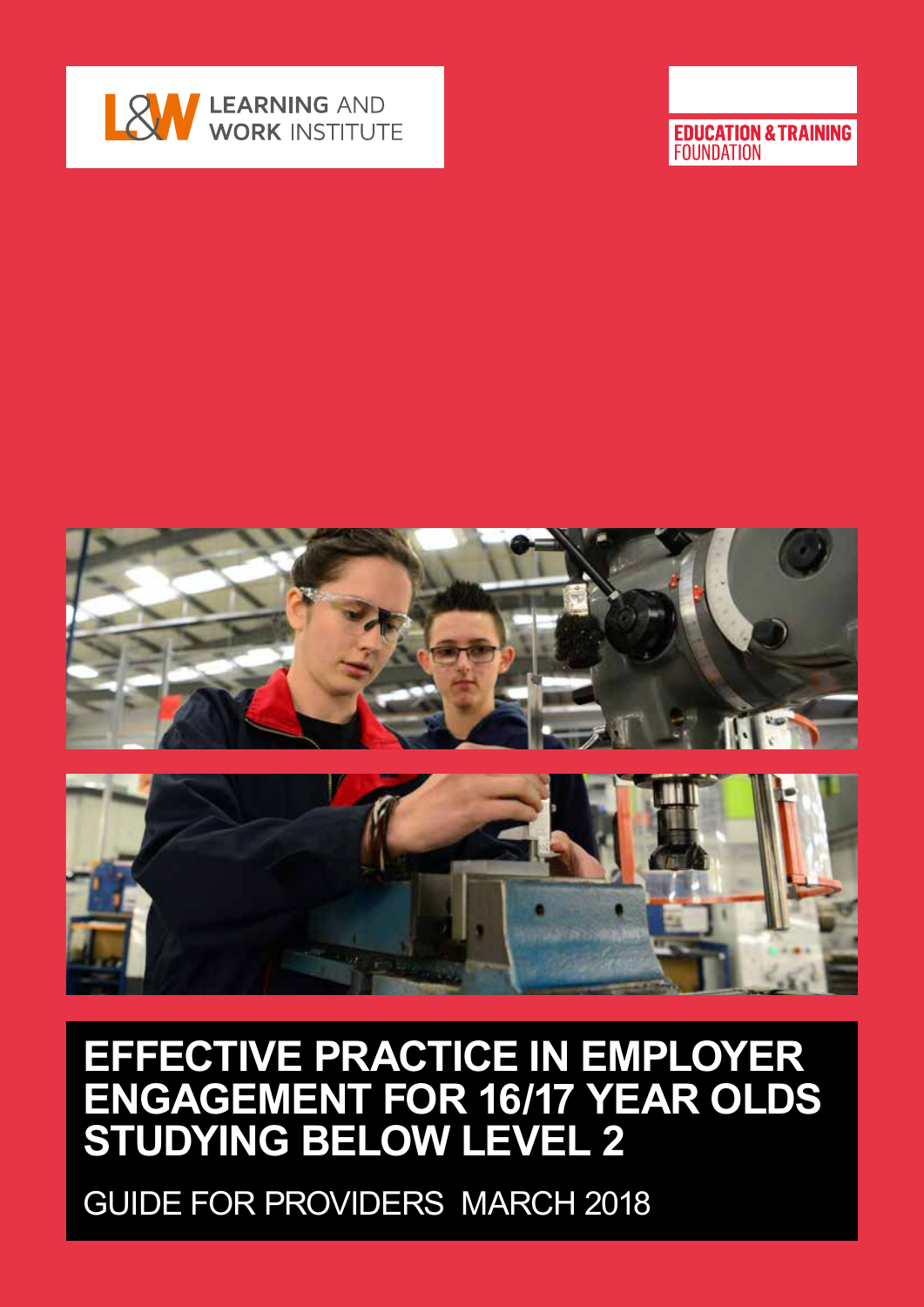© Learning and Work Institute 2018 Published by National Learning and Work Institute 21 De Montfort Street Leicester LE1 7GE Company registration no. 2603322 Charity registration no. 1002775

Learning and Work Institute is a new independent policy and research organisation dedicated to lifelong learning, full employment and inclusion. We research what works, develop new ways of thinking and implement new approaches. Working with partners, we transform people's experiences of learning and employment. What we do benefits individuals, families, communities and the wider economy. We bring together over 90 years of combined history and heritage from the 'National Institute of Adult Continuing Education' and the 'Centre for Economic & Social Inclusion'.

www.learningandwork.org.uk @LearnWorkUK @LearnWorkCymru (Wales)

All rights reserved. No reproduction, copy or transmission of this publication may be made without the written permission of the publishers, save in accordance with the provisions of the Copyright, Designs and Patents Act 1988, or under the terms of any licence permitting limited copying issued by the Copyright Licensing Agency.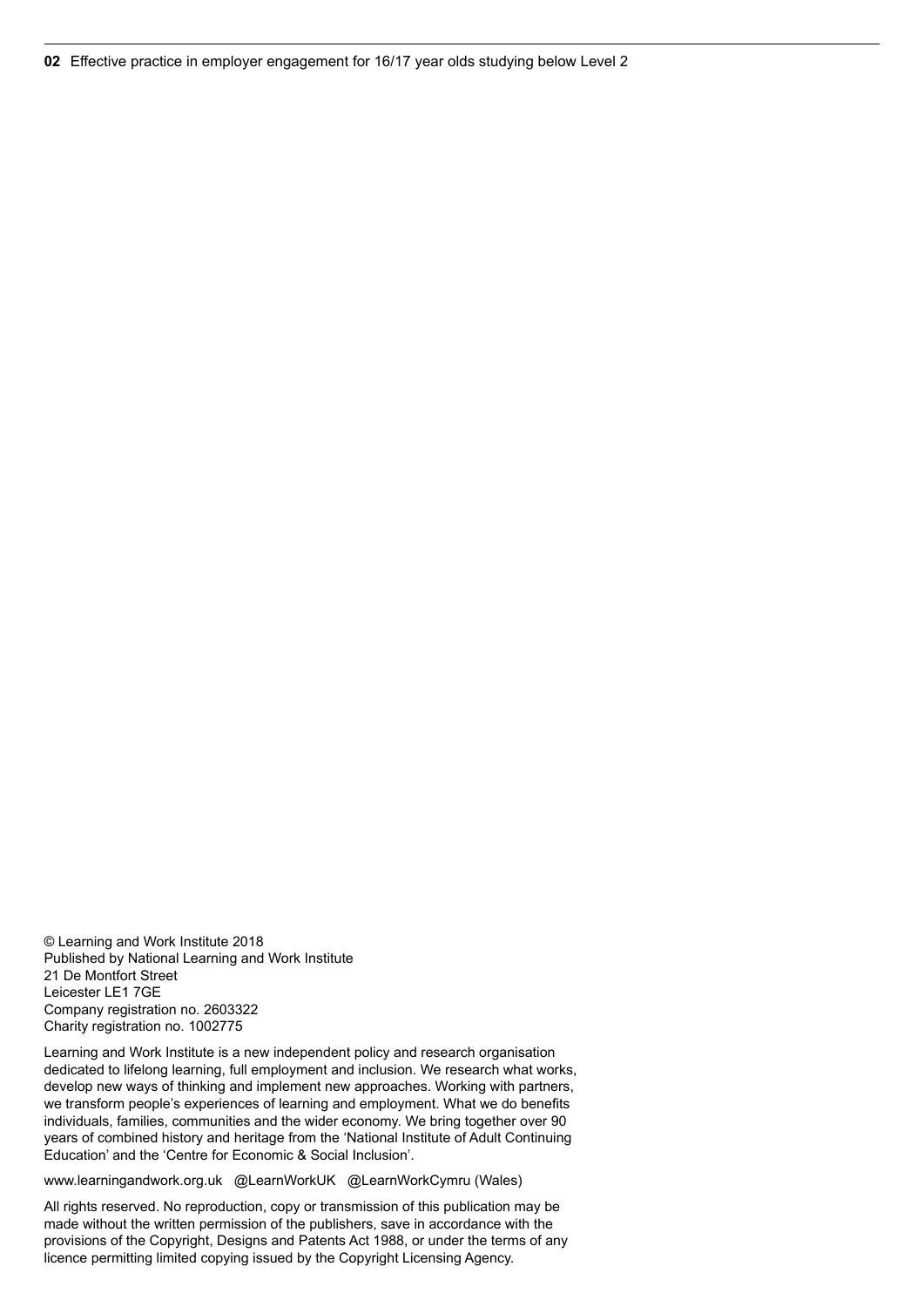# **CONTENTS**

| <b>Introduction</b>                                    | 4  |
|--------------------------------------------------------|----|
| Designing effective employer engagement<br>activities  | 5  |
| Factors to consider                                    | 5  |
| Who to involve                                         | 8  |
| Delivering effective employer engagement<br>activities | 12 |
| Career or job fairs                                    | 12 |
| <b>Employer talks</b>                                  | 13 |
| Networking events                                      | 13 |
| Workshops and masterclasses                            | 14 |
| Skills events and competitions                         | 15 |
| Project/task briefs                                    | 15 |
| Mentoring                                              | 16 |
| Mock interviews                                        | 17 |
| Work experience                                        | 18 |
| <b>Evaluating employer engagement activities</b>       | 19 |
| Evaluating the processes of your activities            | 19 |
| Capturing the outcomes and impact of your activities   | 20 |
| <b>Top tips</b>                                        | 23 |
| For design                                             | 23 |
| For delivery                                           | 23 |
| For evaluation                                         | 23 |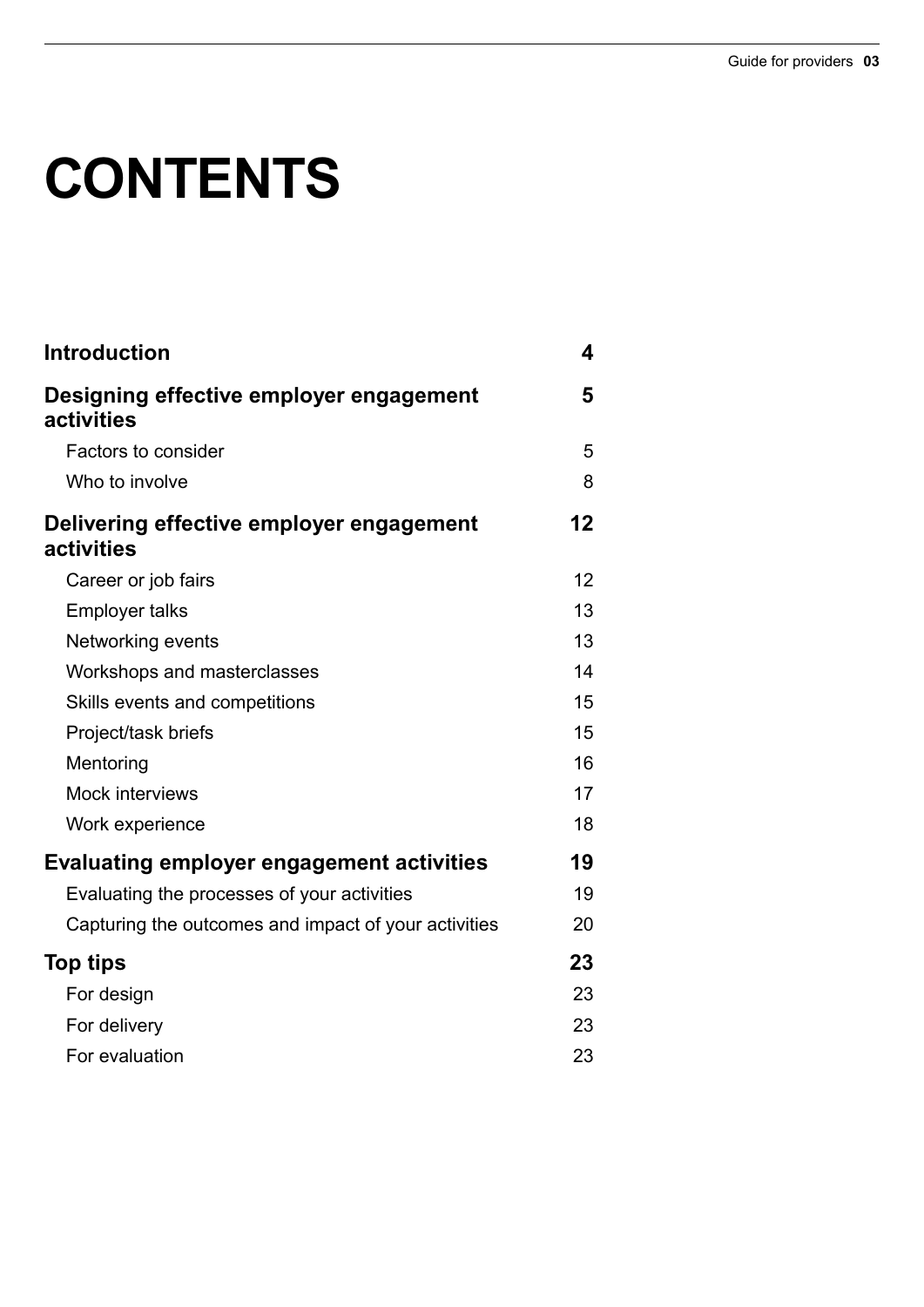# **Introduction**

**This resource is for providers and organisations working across the Further Education sector with 16 and 17 year olds studying below Level 2. It provides step by step guidance on how to design, deliver and evaluate effective employer engagement activities with this group of young people.** 

Young people studying below Level 2 are engaged in a wide range of provision, delivered by many different types of organisations working across the FE sector. This can include formal courses delivered by general FE, sixth form or land-based colleges; programmes focussed around specific activities or outcomes; or programmes targeted at specific groups of young people, often delivered by thirdsector organisations or statutory services. The duration and aims of

such programmes vary considerably, however, the key messages in this guide will help all types of providers and organisations to consider how they can design and deliver effective employer engagement activities and secure good outcomes for young people on their pathway to higher levels of study and/or employment.

The quide is accompanied by a set of 25 case studies which demonstrate effective practice in employer engagement activities for 16/17 year olds studying below Level 2. Vignettes from the case studies are included throughout this guide; the full versions can be found at: [add link when available].

This resource was developed through a project commissioned by the Education and Training Foundation,

which aimed to identify effective practice in employer engagement in provision for 16/17 year olds on courses below Level 2. The findings of the project will support the development of the proposed 'transition year' which will offer tailored and flexible support for young people who are not ready to study at Level 2 at age 16/17. A report on the project findings can be downloaded from: [add link when available].

This guide was developed by Learning and Work Institute (L&W). L&W is an independent policy and research organisation dedicated to lifelong learning, full employment and inclusion.

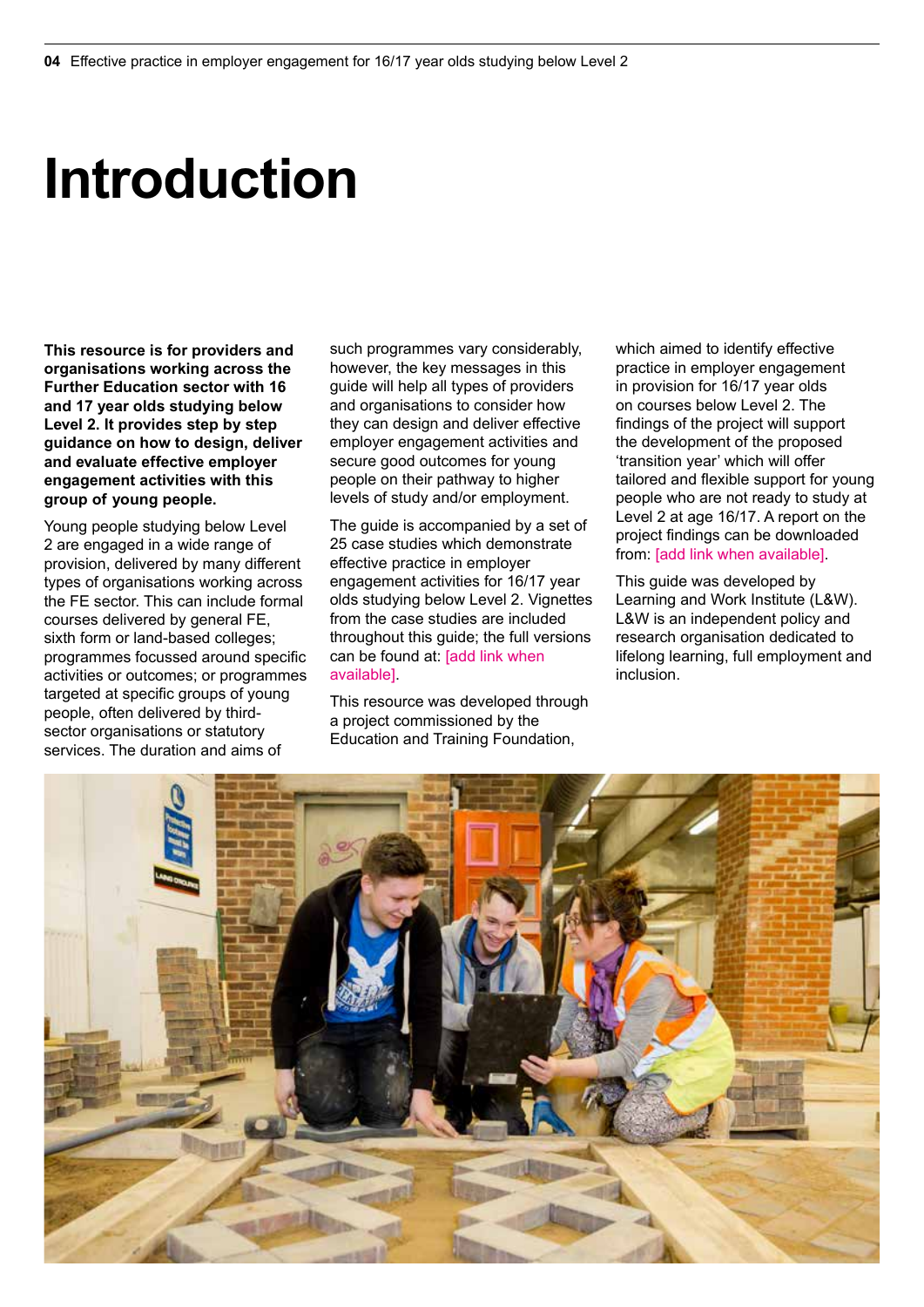# **Designing effective employer engagement activities**

**For employer engagement activities to be effective for all young people, particularly those studying at lower levels, careful design and planning is required at both strategic and operational levels. This will ensure that activities support the achievement of learning outcomes, meet young people's needs and interests, address employers' motivations for engaging, and align with the wider strategic priorities of your organisation.**

This section provides advice on who you might involve in the planning and design of your activities and how. It also sets out the factors that you should consider when making decisions about which activities to run and with whom. Details of the types of employer engagement activities you can deliver are included in the next section on delivery.

# **TOP TIPS**

- **1. Ensure all your decisions about employer engagement activities consider the needs of the young people you are targeting.** This includes decisions about the aims, sequencing, timing, length, intensity, location and staff involved in delivery.
- **2. Develop a strategic approach to engaging employers in your provision.** This will help employers see the bigger picture and ensure that requests for their involvement are coordinated across programmes. In turn, this will decrease the likelihood of employer fatigue and ensure they are engaged in activities which are most relevant and beneficial to their business and your young people.
- **3. Involve employers in planning your engagement activities.** This will help to secure buy-in and

ensure that activities are focused, realistic and maximise impact for young people and employers alike.

**4. Develop a 'brand' or organisation-wide strategy for your employer engagement activity.** This can support buy-in from young people, employers and staff at all levels by raising the profile of the work across the organisation. It can also help staff understand their roles in supporting the achievement of its aims and objectives.

# **Factors to consider**

Providers who run effective employer engagement provision consider a number of different factors when designing and planning their activities.

**What do you want to achieve?** Clear aims and objectives for your employer engagement activities are key in ensuring that you run the right types of activities for your different learner groups. These should be tailored to the needs and aspirations of the young people you are targeting. Things to consider when setting your aims and objectives include:

- Your strategic priorities and how employer engagement can support these.
- Young people's starting points and what is realistic for them to achieve.
- The outcomes you want to achieve for employers and your relationships with them.

# **The target learner cohort**

Many of the decisions you make about the design of your employer engagement activities will depend on the learner groups that they are targeted at. Consider:

• What are young people's needs, experience, skills gaps and confidence levels in relation to employment?

- What additional support do young people need?
- Are young people on a wider course/programme? If so, how can employer engagement activities contribute to their learning outcomes?

### **Type of activity**

There are many different types of employer engagement activities (see the next section on delivering employer engagement activities for more details). Selecting which activities to run and with whom will depend on your learner cohort and the employers you are working with.

When deciding which activities to run with your young people, consider:

- Which activities will address your young people's needs?
- $\bullet$  What kinds of activities are most likely to engage and interest your young people?
- Are young people ready to engage in activities with employers, or do they need internal support first?
- $\bullet$  What activities are employers able and willing to engage in?
- Do you have relationships with the employers needed for the activities?
- $\bullet$  Which employers have the knowledge and skills to deliver/ facilitate particular activities with your young people?
- Do your staff have capacity to organise, deliver and review the activities?

#### **Combination and sequencing of activities**

Providers who deliver effective employer engagement provision often deliver multiple work preparation and confidence building activities with young people, in order to prepare them for contact with employers.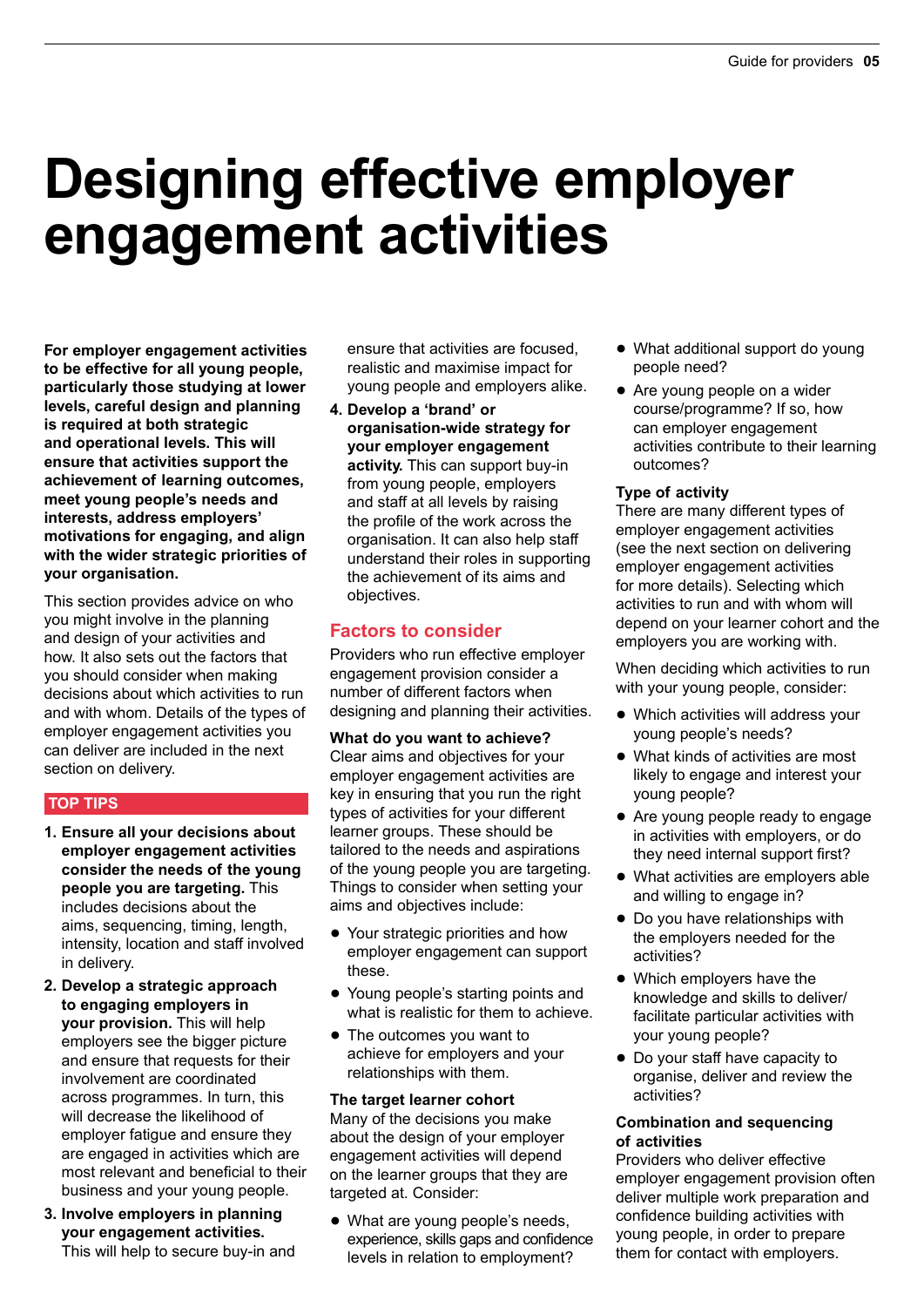This might include team building activities (e.g. building structures out of straws), trips to develop confidence in using transport, role plays, mock interviews and mentoring. Such activities tend to be delivered 'inhouse' by staff who young people know and are comfortable with. In these cases, the sequencing and combinations of activities are key in ensuring that young people are prepared to engage with employers and make the most of their experiences.

When deciding on the order in which to run activities, you should consider:

- What level of activity are young people ready to engage in?
- $\bullet$  In what order should activities be delivered in order to prepare young people for engagement with external employers?
- $\bullet$  How might activities be combined to address young people's needs?
- How do activities relate to young people's wider courses or programmes? Or how will you combine activities to create a coherent programme of employer engagement for young people?

#### **CASE STUDY**

#### **The Prince's Trust's 'Team' programme**

Team is a personal development programme and is designed to build participants' confidence, reliability, resilience, communication and team work skills. As such, the programme begins with personal development, team building and problem-solving activities which help participants get to know each other. Some of these activities are deliberately fun and lighthearted, for example, one task was to see which mini-group could build the highest tower from marshmallows and spaghetti. After this initial stage, participants engage in a community project, such as a carpentry and painting project in a local school or a community fundraising project. They then progress into work experience with an external employer.

**Length and intensity of activities**

Shorter and more intensive activities tend to work best for young people studying below Level 2, as they can provide opportunities for quick progression, do not allow time for young people to disengage, and more closely replicate the workplace environment. Employers are also likely to prefer this approach as they will find it easier to commit the time and staff resource required. However, some young people, especially those with Special Educational Needs and Disabilities (SEND), may need activities to be delivered less intensively and over a longer period of time, for example, one day a week over five weeks, instead of a oneweek block.

Whilst the needs of the individual young people you are working with should be the starting point for designing all employer engagement activities, you also need to consider employers' capacity to engage. In reality, employers have lots of demands on their time. It's important to remember that private, public and third sector organisations exist to make a profit or deliver a service. Sometimes the time or staff resource that they can commit is limited – it's important to be realistic about this and design activities to maximise the impact of their contribution.

When deciding on the length and intensity of employer engagement activities, consider:

- $\bullet$  How long and how often will young people need to engage in an activity in order to achieve the desired outcome?
- How long can young people participate in any one activity before they lose concentration and disengage?
- When do employers have availability and capacity to engage?

# **CASE STUDY**

#### **Spiral**

Spiral run a 10-session 'Career Programme' for young people to connect young people with professionals and give them a taste of different careers. The timing, duration and intensity of the weekly sessions are carefully planned to avoid overworking young people or taking up too much of employers' time. Sessions are run on a weekly or fortnightly basis to maintain momentum and effectively build relationships with young people, and each session lasts for two hours so that young people have time to take on a developmental challenge but are not exhausted by the end. The sessions are very fast paced, with no activity lasting longer than 15 minutes. This is effective as it ensures that young people and employers remain engaged and it also replicates the intensity of the workplace.

### **Timing of activities**

Ensuring that the timing of activities fits with young people's and employers' capacity is important in ensuring the success of your employer engagement provision.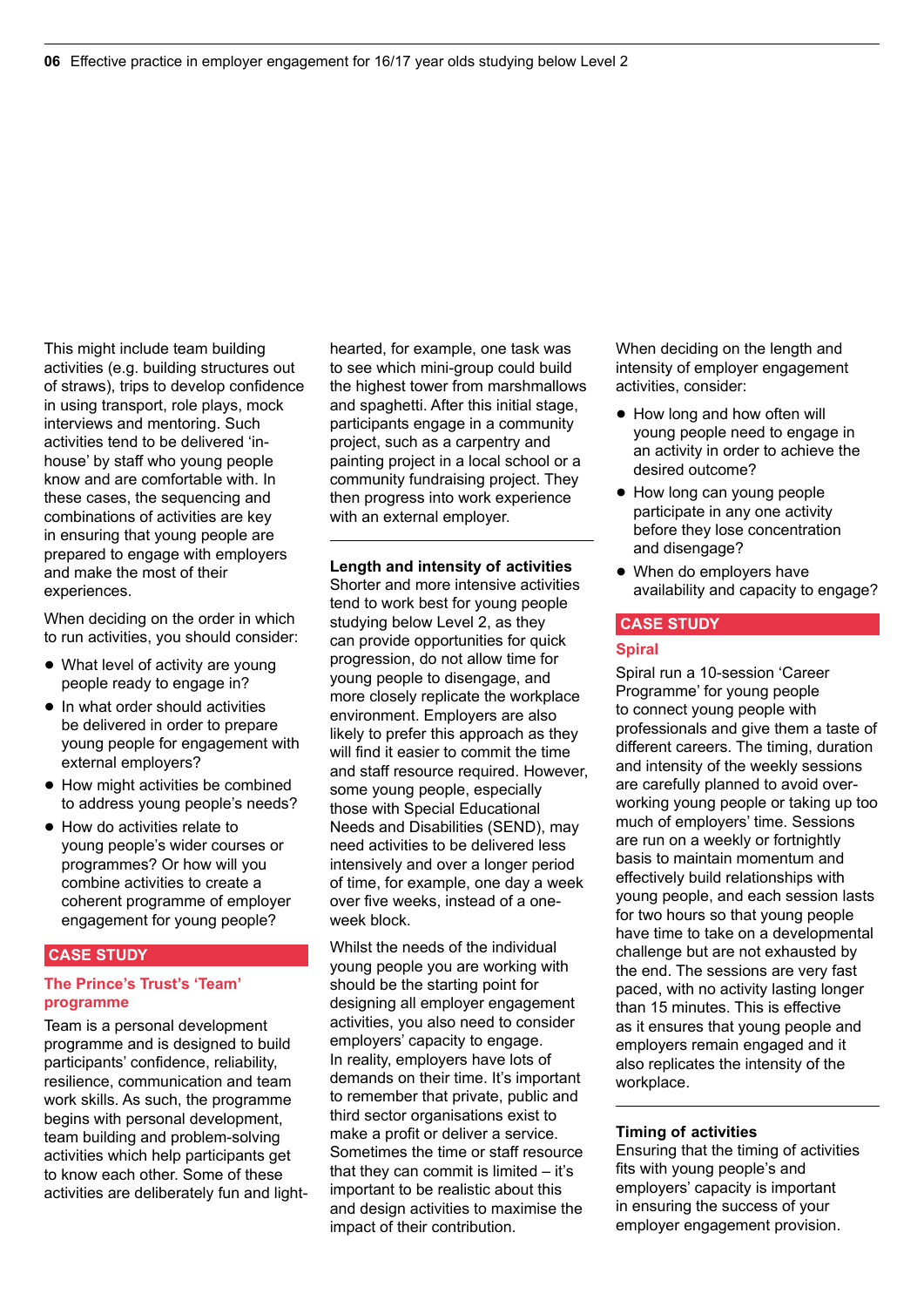There are a number of factors to consider in relation to this, including:

- The timetables of young people's wider programmes (if applicable). Try to ensure that activities for young people on a particular course are run when the majority of them will be available.
- Proximity to holiday and exam periods. If you run activities too close to either of these then you will likely have lower attendance and engagement from young people.
- Deadlines Career progression routes for applications to progression opportunities and timing of external/national events. For example, if your young people are likely to be interested in apprenticeships, you could use National Apprenticeship Week as a hook and deliver activities in the run up to deadlines for key

apprenticeship opportunities.

 $\bullet$  The other commitments that young people are likely to have. This may depend on your target group and/or their wider programme; for example, if they have children then during school hours may work best, but if they are on a full-time programme then evening or lunch times may be more appropriate.

#### **CASE STUDY**

# **Barnet and Southgate College**

Curriculum staff at Barnet and Southgate College design and run the employer engagement activities that are specific to their curriculum area. This ensures that activities suit the needs of young people and support the achievement of learning outcomes. Curriculum staff consider what skills students will need to develop at particular points

in the academic year, based on their knowledge of the curriculum, and run activities accordingly. Crosscollege events, such as a jobs and apprenticeships fair, are organised by the central careers team, although they also consult with curriculum staff to ensure they link with young people's wider programmes.

#### **Location of delivery**

The location of activities is also an important consideration when designing employer engagement provision. Factors to consider here include:

• Are young people confident enough to engage with employers in the workplace, or do they initially need to do this in an environment that they are familiar and comfortable with?

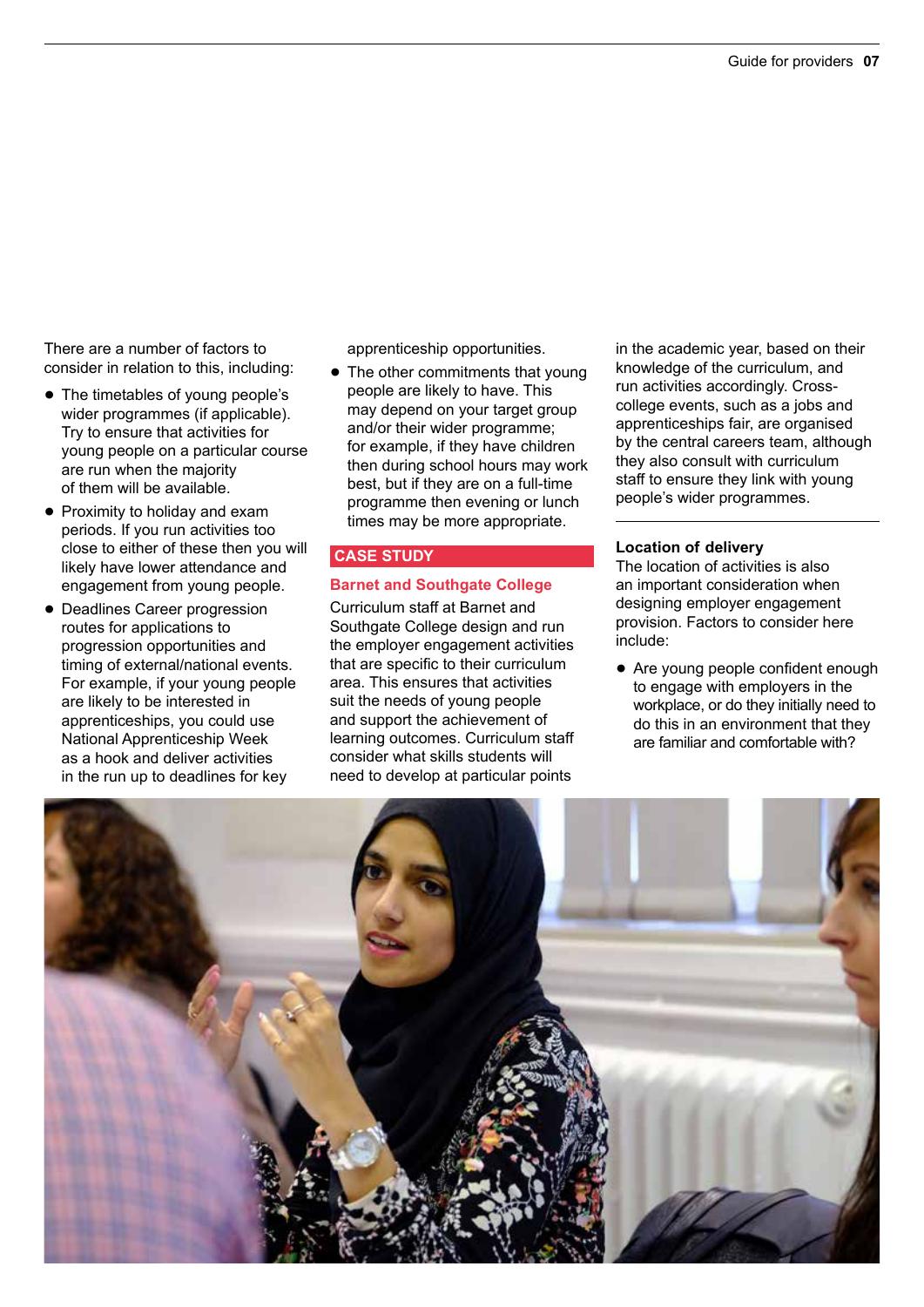- $\bullet$  Do employers have the capacity. knowledge and skills to host activities in their workplace?
- Will activities have a greater or lesser impact if they are delivered on your site, in the workplace or in another setting (e.g. communitybased setting)?

### **CASE STUDY**

#### **Volunteer It Yourself**

Volunteer It Yourself's programme engages young people who are NEET or at risk of becoming NEET in two days of trade or DIY work in a community space or building. The aim of the programme is to teach young people trade and construction skills as well as employability skills such as communication, confidence, teamwork and leadership. Basing the project in the community on a real building site means that young people can engage in practical tasks to develop relevant skills, such as painting or carpentry. It also mimics the working environment as closely as possible, to give participants a good understanding of the workplace.

#### **Who will deliver?**

A range of staff or stakeholders could be involved in delivering employer engagement activities, including staff dedicated to employer engagement; curriculum/programme delivery staff; careers advice staff; employers; and specialist partner organisations. Things to consider when deciding who to involve in the delivery of your activities include:

- Who has the skills and expertise to deliver the activities?
- Who has the skills and expertise to provide any additional support required by young people?
- Are young people ready to engage with an external employer?
- $\bullet$  Will activities have a greater impact on young people if they are delivered by an employer?

# **Size of group or activity**

Depending on the nature of the activity, you may need to decide how many young people you can accommodate at any one time. When deciding on the size of the group or activity, consider:

- Whether your staff have capacity to organise, deliver and support the activity.
- Whether young people have any additional needs which may require a more individualised approach.
- Whether employers would prefer to work with young people on a oneto-one or group basis.
- Employers' capacity to engage with large groups.

#### **Additional support**

Young people studying below Level 2 often require additional support to engage effectively in employer activities. The types of support you offer will depend on your learner group, their needs and the extent to which you can meet these in-house. Needs might include low levels of confidence, anxiety, communication difficulties, specific physical disabilities or mental health needs and learning difficulties. Things to consider when planning support for young people include:

- What are the support needs of your young people? How do/will you assess these?
- Can you meet these needs in-house? Do staff have the necessary skills, knowledge and capacity to provide the tailored support required for young people to succeed?
- $\bullet$  If not, what partnerships exist with external organisations who can provide this support? Are there any gaps (e.g. in supporting particular groups of young people or addressing particular needs)? If so, how can these be addressed? What local organisations can provide this support?
- Communicate support needs with employers to ensure they are able to provide support and run activities at appropriate level.

#### **CASE STUDY**

#### **New College Swindon**

When recruiting employers to engage with learners with additional needs, the New College Swindon focuses on those who they have worked with previously and are confident will provide the tailored support that is required. For example, some employers, such as the Co-op, have policies on engaging with diverse group of students, while a number of IT companies focus on engagement activities for young people with Asperger's. For SEND learners, the college works in partnership with the Independent Psychological Service, which provides support workers to work directly with learners. The support workers are involved in preparing the learner for a work placement and liaising with the employer on their behalf, including briefing the employer on the particular support needs of the learner, and accompanying the learner on work experience if necessary.

# **Who to involve**

To ensure that your employer engagement activities meet the needs of participants, it is important that you involve young people, employers and staff from across your organisation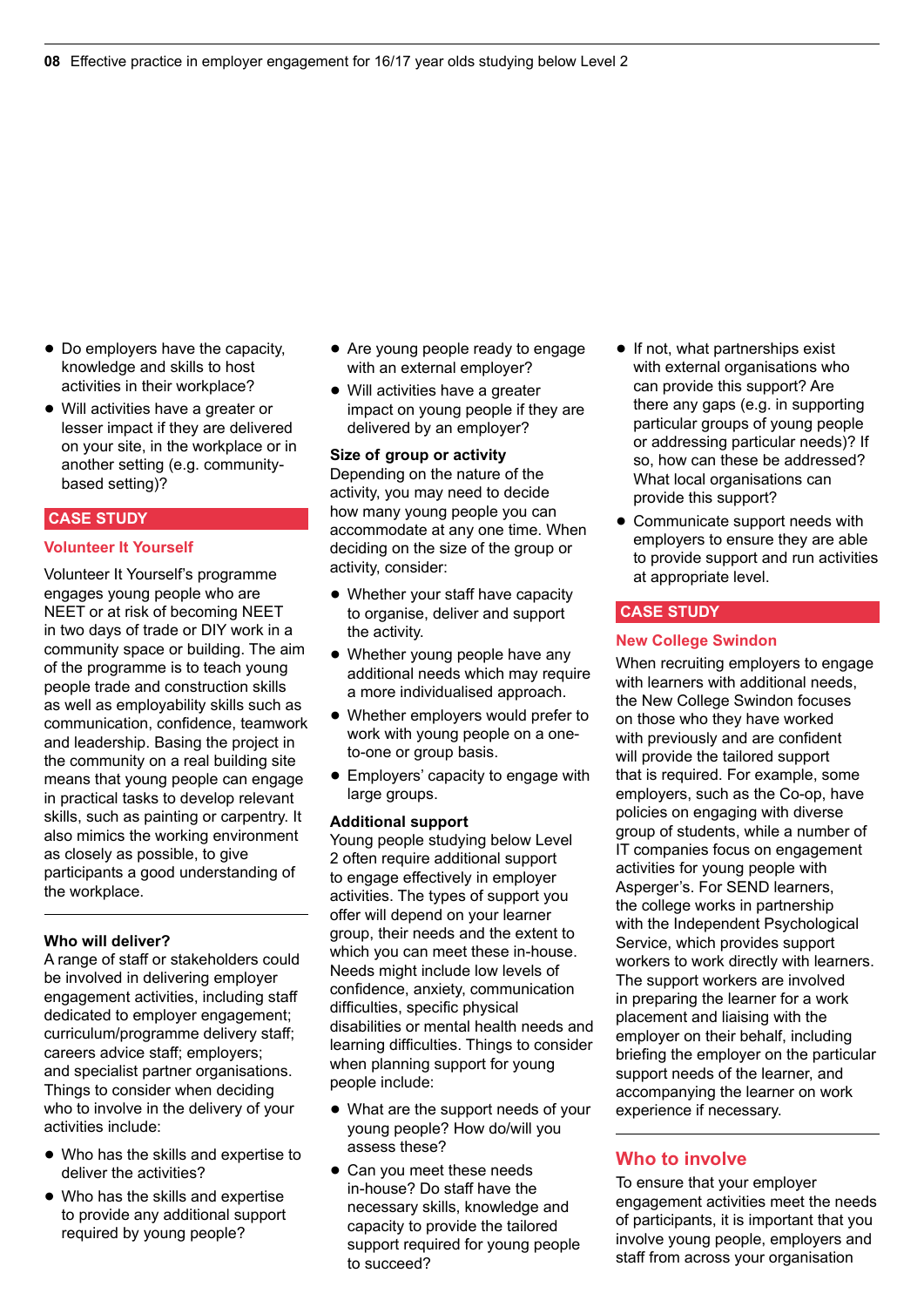in the development and design of activities.

### **Staff in your organisation**

- q **Senior management team:** Engaging senior staff in the design of your employer engagement activities will ensure that your operational planning and delivery fits with business planning and wider organisational priorities. Your organisation may have a senior lead for employer engagement – if so, you should involve them in discussions about the aims and objectives of your activities. Information on attendance, participation, achievement and outcome rates of employer engagement activities should also be fed back to senior management for them to discuss in team meetings. This will help secure senior buy-in to your employer engagement provision.
- q **Employer engagement staff:** If your organisation has staff with an employer engagement remit, you should involve them in the design of your activities. Not only will they be able to provide specialist expertise and advice, they will also likely have a good understanding of the needs of the employers that your organisation works with and their capacity to engage in your activities. These staff can act as the key contact for employers and coordinate their involvement in your organisation's engagement activities.
- q **Curriculum/delivery staff:** These staff will have an in-depth knowledge of young people's wider courses and programmes and will be able to advise on how activities can support the achievement of learning outcomes and be linked to internal/external timetables

and deadlines. Many also have direct or recent experience of industry and therefore have a good understanding of employers and the types of activities that will benefit young people.

# **CASE STUDY**

# **London South East Colleges (LSEC)**

LSEC has developed a 'Career Advantage' brand for its activities with young people. The Career Advantage framework includes: a main programme of study; tutorials; support to achieve GCSE English and maths; work experience and access to enrichment activities and enhancement courses. Through Career Advantage, students earn 'Advantage Awards' for interactions with employers, skills development within their study programme and for attending employability and enrichment events. Career Advantage is complemented by Employer Advantage, which enables employers who are supporting students to access benefits from the college. The student enrichment team support Career Advantage too, ensuring that the skills developed through extracurricular activities and hobbies and interests can evidenced. This brand has been effective in engaging students, tutors and employers in recognising

# **Employers**

Working directly with employers will enable you to gain a thorough understanding of their needs, their motivations for engaging and their capacity to participate in activities with your young people. As a result, you will be able to adapt and tailor activities to maximise the benefits that employers gain from engaging, which

will in turn improve young people's experiences.

Key ways to involve employers in the design of your employer activities include:

- q **Having a central team of staff dedicated to employer engagement:** Larger providers who deliver effective employer engagement activities tend to have a central team dedicated to coordinating these across their organisation. Smaller providers may consider allocating explicit employer engagement responsibilities to particular delivery or planning staff. These staff can act as key account holder for employers, providing clear lines of communication and involving them in the design and planning of activities. This also supports a coordinated approach to employer engagement, reducing the risk of employer fatigue and increasing the likelihood that employers have a high-quality experience.
- q **Gathering employer feedback on activities:** Gathering feedback from employers who engage in your activities is a simple way to identify what works well, what doesn't work so well, and areas for development in future activities. It can also help you identify any gaps in your employer engagement provision, which you can develop further activities to address.
- **One-to-one discussions or visits:** Before an employer participates in an activity, it is good practice to have a one-to-one discussion with them to identify their specific needs and expectations in relation to the activity. This can help you to tailor activities and ensure that employers gain what they need from the experience. It is also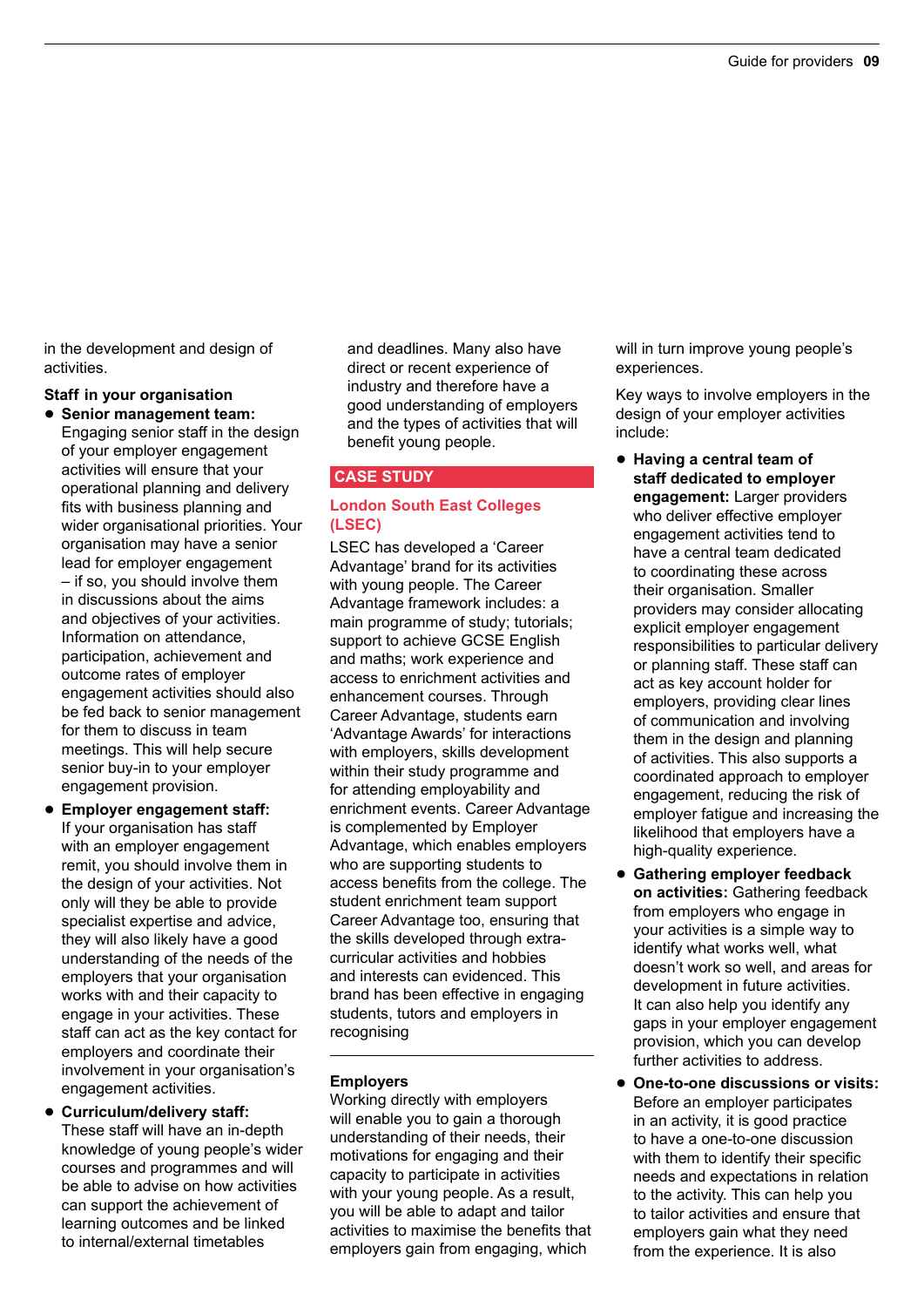a valuable opportunity to brief employers on young people's needs and levels, so they have realistic expectations and deliver activities at an appropriate level with the necessary support. This two-way information sharing process is important in ensuring that both employers and young people have a positive experience.

- **Review days: Many providers** hold annual review days with the employers they involve in their engagement activities. This provides an opportunity for employers to reflect on what worked well, what could be improved, and shape the activities that will be run during the following year.
- q **Engaging with intermediary organisations:** There are many national and local networks and initiatives which aim to engage employers in the work of schools and colleges. These include the STEM Ambassador Network, the Enterprise Adviser Network and the Teach Too programme, but there will likely be more targeted initiatives in your local area that you could take advantage of.
- q **Employer forums/advisory boards:** These groups can be an effective way of gathering employers' views and involving them in the design of the whole range of engagement activities your organisation runs across its provision. This more strategic approach can also support the development of employer buy-in to activities, as it helps them see the wider picture and what engagement activities aim to achieve, both for young people and their businesses.

# **CASE STUDY**

#### **Derby College**

Derby College's vocational courses are all co-created and co-delivered with employers. In 2014/15, an overarching Employers' Strategic Board and 11 Employment and Skills Boards (ESBs) were created to formalise the ways in which curriculum staff and employers jointly shape course content and to ensure that the knowledge, skills, attributes and behaviours that employers value in the workplace are embedded in employer engagement activities. Around 250 employers are represented on these boards which cover 11 sectors: Business, Construction, Creative Arts, Engineering, Health and Beauty, Health, Social and Dental Care, Hospitality, Land-Based, Public Services, Specialist Construction and Sport.

As well as approaches to involving employers, you will need to think about the messages you use to engage them in designing and delivering your activities. Key messages to use with employers to recruit them to your activities include:

- The development of a **talent pipeline** for their business, which employers can influence by shaping the skills which young people develop.
- The opportunity for employers to **test the skills and suitability of young people** for their workplace before offering them an apprenticeship or job, thereby reducing the risk of recruiting an unsuitable candidate.
- The potential for employers to **address their current skills gaps**  by ensuring that new recruits are equipped with these before they

start with the business.

- q Activities can provide **Continuing Professional Development opportunities** for employers' staff, as they often involve engaging with groups and in activities that employees may not carry out in their day-to-day roles.
- Employers can often use engagement activities to **promote their own brand, products and services** to young people and teaching staff.
- Employer engagement activities are an effective way of employers meeting their **Corporate Social Responsibility targets**.

#### **Young people**

In order to design and deliver effective employer engagement activities with young people studying below Level 2, it is crucial that you have a thorough understanding of their needs and readiness to engage.

These young people often face a range of barriers to engaging in education, training and employment and will they require tailored activities and support which help them address issues around confidence, low employability skills and a lack of experience of engaging with employers. The most effective way of doing this is to involve young people in the design of activities. This can be achieved through a number of ways:

q G**athering learner feedback on activities:** As with employers, gathering feedback from young people who engage in your activities is a simple way to identify what works well, what doesn't work so well, and areas for development in future activities. You may do this through feedback forms, focus groups or group discussions, surveys, one-to-one sessions or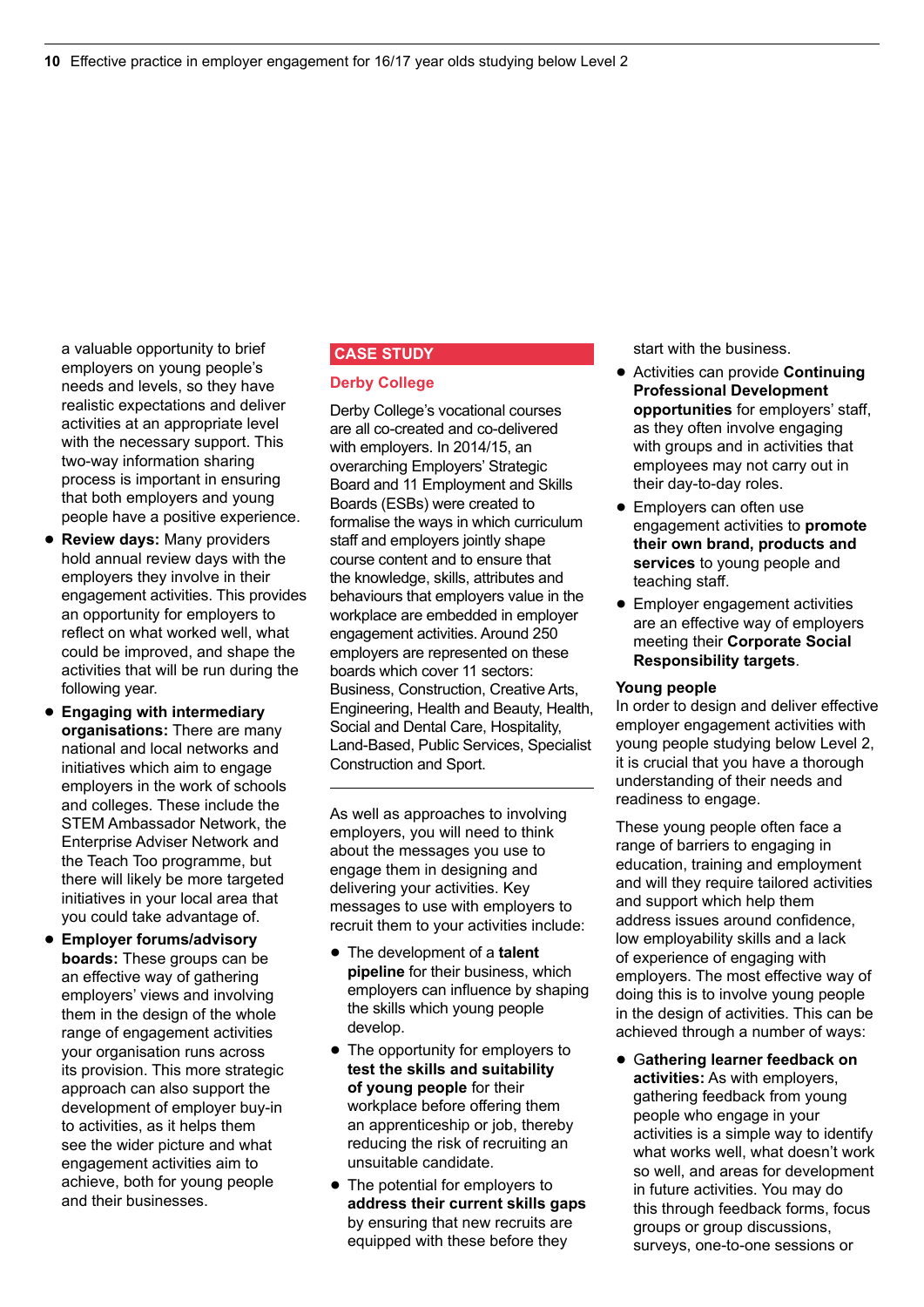

use more visual approaches such as display boards, traffic light systems or post-it notes.

- q **One-to-one discussions:** Speaking to young people individually prior to their involvement in an activity will enable you to gain an in-depth understanding of their interests, needs and skills gaps in relation to employment and careers. You can then use this information to decide which activities to put young people forward for, or to tailor activities accordingly.
- q **Student forums and learner councils:** These groups represent the views of young people and can be an effective way of gaining learner involvement in the design of your employer engagement activities across a range of provision. You could ask for an item on their agenda and canvass their views on what works well and what may be missing from your existing activities, then use this to plan your future provision.
- q **Participatory delivery approaches:** An effective way of involving young people in the design of activities is to take a

participatory delivery approach. This involves setting out the objectives or brief for activities, but supporting young people to take ownership and make decisions about the specific tasks they undertake.

# **CASE STUDY**

# **Community Learning in Partnership's 'Flare' programme**

Flare participants work with the Shooting Fish Theatre Company for half a day per week over four or five months on an enrichment project which is designed to develop literacy and employability skills. With the support of theatre professionals, students write, produce and direct their own play, recruiting actors to play the roles they have created. Job descriptions for assistant theatre roles are produced, e.g. set designer, casting director, producer, lighting engineer. Each young person applies for a role that interests them, attends a job interview and then is paired with a professional doing that job role, so that they develop skills and can complete tasks under supervision. The project comes to fruition with two weeks' full-time work

involving set-building, rehearsals and performances.

#### **External partners/stakeholders**

Involving external partners and stakeholders in the design of employer engagement activities can also be highly valuable, especially if you are targeting particular groups of young people or taking a sectorspecific focus. These organisations can provide advice on or deliver particular aspects of provision, such as specialist support, sectorspecific information, advice and guidance (IAG) or activities involving specialist equipment. They may also act as referral organisations to your provision.

# **CASE STUDY**

# **Drive Forward Foundation**

Drive Forward's current model involves working a clinical psychologist to understand how structural barriers and the impact of childhood trauma can combine to disadvantage young care leavers. The psychologist helps employers to create working environments that further break down remaining barriers. This partnership with a clinical psychologist has informed a new manifesto for the organisation which embeds the values of listening and empathy in all interactions with young people, enabling the charity and its partners to re-assess: how feedback to young people is given; the importance of first contact through gateways to the charity; and training content for mentors and employer partners. Work with the psychologist has also informed the identification of five success factors that encourage reflexive thinking and are now embedded into key activities and oneto-one sessions.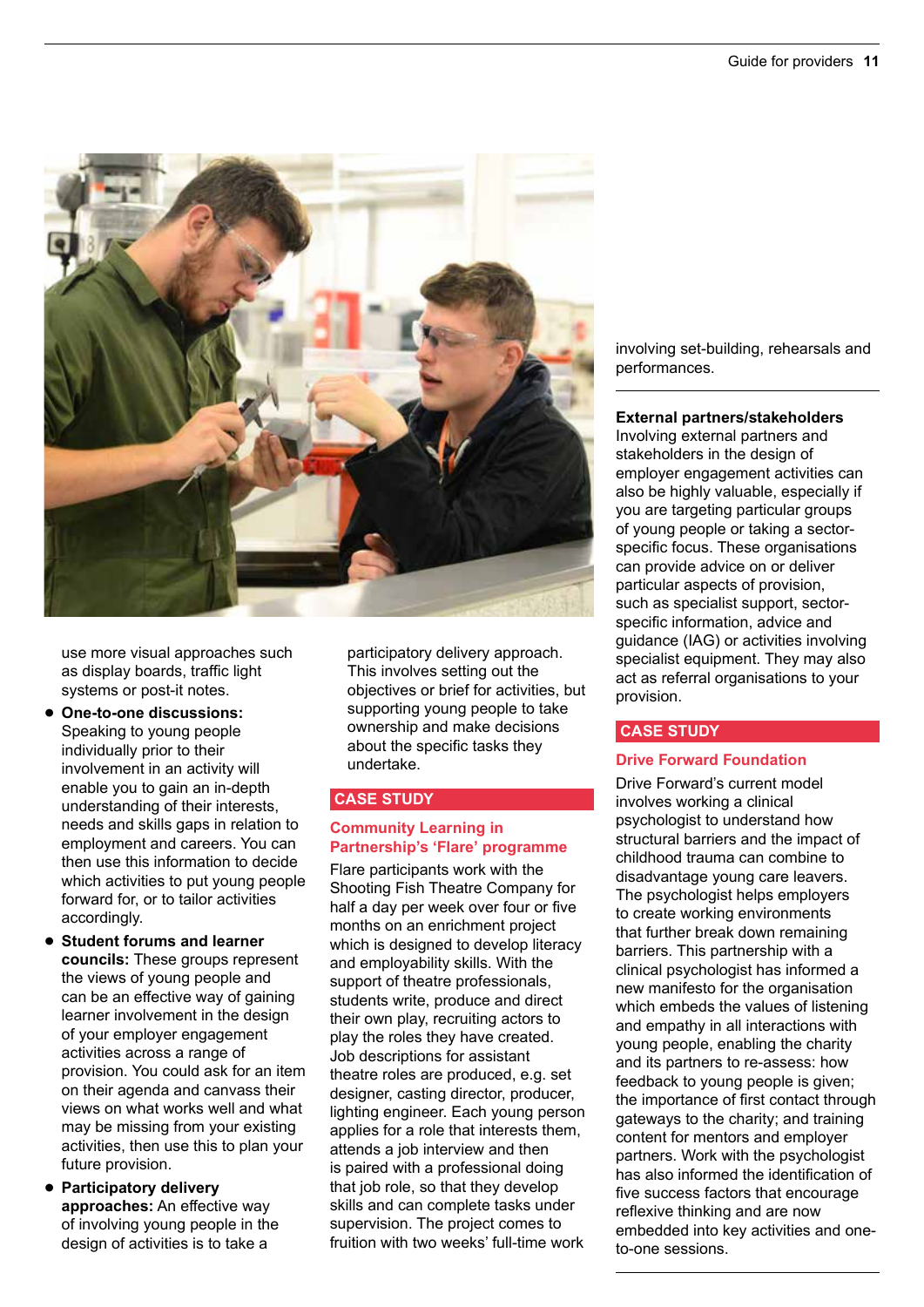# **Delivering effective employer engagement activities**

**There are a wide range of employer engagement activities that you can deliver with the young people you work with. This section gives information on a range of activities carried out by different providers across the FE sector. It provides an overview of each activity, suggestions for delivery, how it can be effective for young people below Level 2, and ways of tailoring the activity to young people's needs.** 

# **TOP TIPS**

- 1. **Make activities interactive and practical where possible.** This is particularly important for young people below Level 2 who tend to have had poor experiences of school and can therefore be reluctant to engage in writing-based tasks.
- 2. **Tailor activities to young people's interests and needs.** This is not only important in the planning stages but also throughout delivery, as young people gain the confidence to express their thoughts and opinions.
- 3. **Fully brief employers on young people's employability skills and support needs.** This ensures they have a realistic expectation of what young people can achieve and enables them to adapt activities to their interests.
- 4. **Run briefing and reflection sessions with young people before and after activities.** This ensures they are fully prepared to engage and gives them the opportunity to reflect on their learning afterwards and plan their next steps.

# **Career or job fairs**

**Overview:** Career or job fairs are an effective way of enabling young people to gain a broad understanding of different employment opportunities. They can therefore work well for young people who have not yet chosen a particular technical route and need information about a range of job roles and/or sectors to help them start thinking about their education or career pathway. They can also be effective for young people who are interested in working in a particular sector but have little information about the careers available in this area or how to progress into them.

**Suggestions for delivery:** Career fairs tend to involve employers setting up stands in a large space, such as a hall or reception area, with materials and information about careers in their organisation and/or sector. Young people then walk around the stands and speak to employers, enabling them to quickly gain an understanding of different careers and ask questions of people working in these roles.

#### **Effective aspects:**

- Career fairs can be more effective if they are focused on a particular sector or learner group. This can make the focus of the event clearer and allow young people to gain a more in-depth understanding of a sector they are interested in.
- Inviting alumni from your organisation to run a stand at a career fair can be effective in enabling young people to visualise themselves in a particular role and therefore raise their aspirations. If you do not have appropriate alumni to draw on, you could consider inviting a local ambassador to contribute, such as a STEM Ambassador.

#### **Tailor to young people's needs by:**

- Asking young people which employers they are interested in working for or engaging employers relevant to young people's wider programmes.
- Working with learners prior to the event to brief them on the employers who will be present and develop questions for representatives. You could role play these with learners to increase their confidence in asking them of external employers.
- Walking around with young people who are less confident in speaking to employers. You can help them think of possible questions to ask and encourage them to do so.

# **CASE STUDY**

# **WQE College**

A key activity in WQE's employer engagement includes careers and volunteer fairs. These are run during the college's 'careers week' which takes place late in the academic year, when students are starting to think about their next steps. After running general careers fairs involving a range of employers, the college decided to focus events on particular sectors to make them more meaningful and relevant to young people. This has also helped address some gaps in their employer engagement provision; for example, the college ran a Creative Industries careers fair in response to learner feedback that there was little provision for students on these types of courses. Employers bring back students who they recruited the year before to present at the careers fairs, which proves to be very motivating for current students.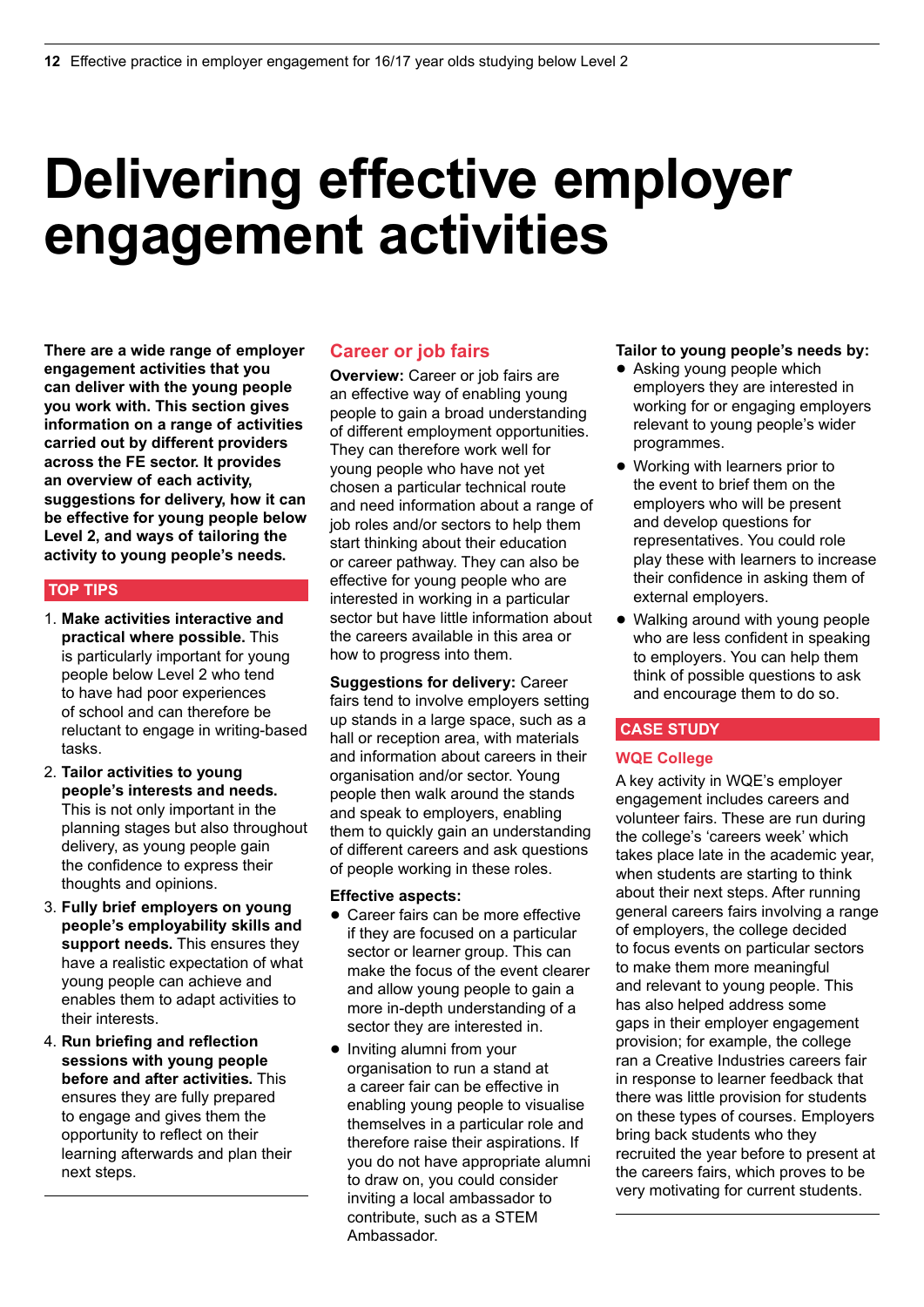# **Employer talks**

**Overview:** An employer talk can be an effective way of introducing young people to contact with employers. As such, they can be appropriate for young people who lack confidence in engaging directly with employers, or for young people who want to hear employers' personal stories of how they succeeded in a particular sector.

**Suggestions for delivery:** Talks can be carried out in small or large groups or even on a one-to-one basis. Often, employers are invited onto a provider's site to give a talk, but young people could also be taken to a workplace to hear an employer speak.

# **Effective aspects:**

- Employer talks are particularly effective when they are interactive and provide opportunities for young people to ask questions of employers. This keeps young people engaged and enables them to gain a thorough understanding of a role or sector and the skills and steps needed to work in an area.
- $\bullet$  Employer talks can also be easily combined with other activities; for example, an employer could give a talk about their organisation as part of a workplace visit or before running a workshop, carrying out mock interviews with young people or allocating a project brief to a group.

#### **Tailor to young people's needs by:**

- Asking young people which employers they are interested in working for or engaging employers relevant to young people's wider programmes. You should also brief young people on the employer who will be speaking so they can prepare and ask relevant questions.
- Using technology or assistive technology to provide an inclusive



learning environment or to give young people alternative ways of participating if they are unable to attend in person.

• Supporting employers to adapt presentations and the language used to ensure it is appropriate for young people and tailored to their interests.

# **CASE STUDY**

# **Kingston College**

Kingston College runs hour-long career sessions every Monday and Wednesday, during which employers come in to the college to give talks on careers in their industry. When designing the content of employer talks, the college and employers work together to decide what would be most useful for them to discuss. This can often depend on individual employers and their own career paths, as students find it engaging and motivating to hear employers' personal stories of how they overcame barriers to succeed. The college also briefs employers fully on the support individual students

may need. They work with employers to adapt materials, terminology and presentations, which has been much appreciated by employers

# **Networking events**

**Overview:** Networking events provide opportunities for young people to speak to employers in a relaxed atmosphere. They are similar to career fairs in that they enable young people to gain a broad understanding of a range of different job roles in a short space of time but can allow young people to speak to employers in more depth.

### **Suggestions for delivery:**

Networking events can be run in a variety of ways. Some providers deliver them during the lunch time period and give young people and employers time to speak to one another over refreshments; others deliver them in a 'speed dating' style, where young people speak to employers on a one-to-one basis for a set amount of time before rotating to the next employer.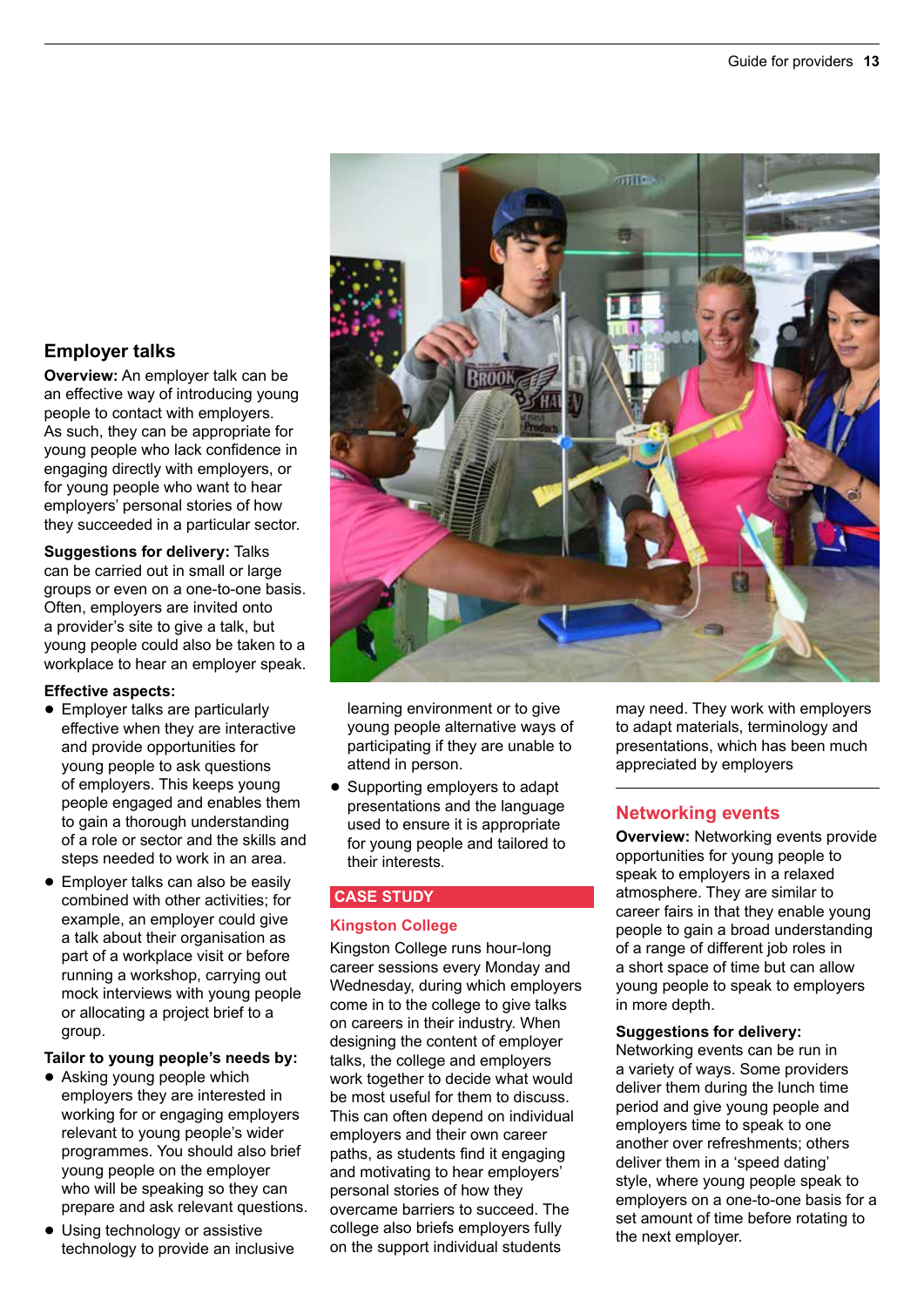#### **Effective aspects:**

- Networking events can provide young people with contacts in organisations or sectors they are interested in and may lead onto further engagement activities with employers. Many young people studying at below Level 2 do not have access to networks and contact with employers.
- These events are particularly effective if they are focused on a specific sector, as they can provide young people with information and advice about the skills and steps they need to take in order to enter a career of interest to them.

#### **Tailor to young people's needs by:**

- Asking young people which employers they are interested in working for or engaging employers relevant to young people's wider programmes.
- Briefing employers on young people's abilities and interests prior to the networking event. You should also brief young people on the employers who will be present so they can make the most of the opportunity to speak with them.
- Delivering the event through table discussions in small groups of young people who are less confident in speaking to employers.

#### **CASE STUDY**

### **Oldham Sixth Form College**

An activity which has been particularly successful at Oldham Sixth Form College is employer networking events. The college runs five or six of these sessions a year, each focused on a different sector. Employers are invited into the college and meet with a small group of young people who are interested in pursuing a career in their industry. This enables

participants to ask questions of employers and gain an in-depth understanding of the roles available and skills they need to develop. Crucially, this activity gives employers the opportunity to tell their own stories of how they became successful in their area of work, which can be particularly inspiring for young people.

# **Workshops and masterclasses**

**Overview:** Workshops and masterclasses are interactive sessions with employers which showcase the type of work involved in their sector or organisation, for example a chef demonstrating different pastry techniques, or a website developer showcasing basic coding and design. They encourage young people to consider pursuing a career in a particular sector, so are appropriate for young people who are interested in working in that sector or who have not yet decided on a career route and want to explore the options available to them.

#### **Suggestions for delivery:**

Workshops and masterclasses are often run by employers with small groups of young people. Participants are given fun and interactive tasks to complete or an employer may carry out a demonstration of a particular skills or piece of equipment that they use in their role.

#### **Effective aspects:**

- The interactive nature of workshops and masterclasses provides an effective platform for employers to engage with young people, as they immediately have a shared experience to discuss.
- Young people studying below Level 2 often enjoy practical activities and so workshops and masterclasses

can provide an opportunity for them to engage in a way which they feel more confident to do, rather than just speaking to employers directly.

#### **Tailor to young people's needs by:**

- Working with employers to develop or adapt the content of their sessions to suit young people's needs and interests.
- Fully briefing young people on the employer's business so they are prepared to engage and make the most of the workshop or masterclass.
- Engaging with curriculum staff to identify ways in which workshops and masterclasses can be linked into young people's wider programmes and learning outcomes.

# **CASE STUDY**

### **Education Business Partnership Kent (EBP Kent)**

EBP Kent runs a programme of preventative provision for young people at risk of becoming NEET. This includes 12 hours of employability skills workshops which focus on building confidence and team working skills, e.g. constructing load bearing towers from coat hangers, paper and paste; a nuclear waste disposal challenge using buckets of water to emulate nuclear waste; and branding a tin can followed by presenting ideas back to the group. The team building workshops are designed jointly by EBP Kent's delivery team and partner employers and the finance workshops are delivered by NatWest Bank. The content is tailored to young people's interests as the workshops are delivered.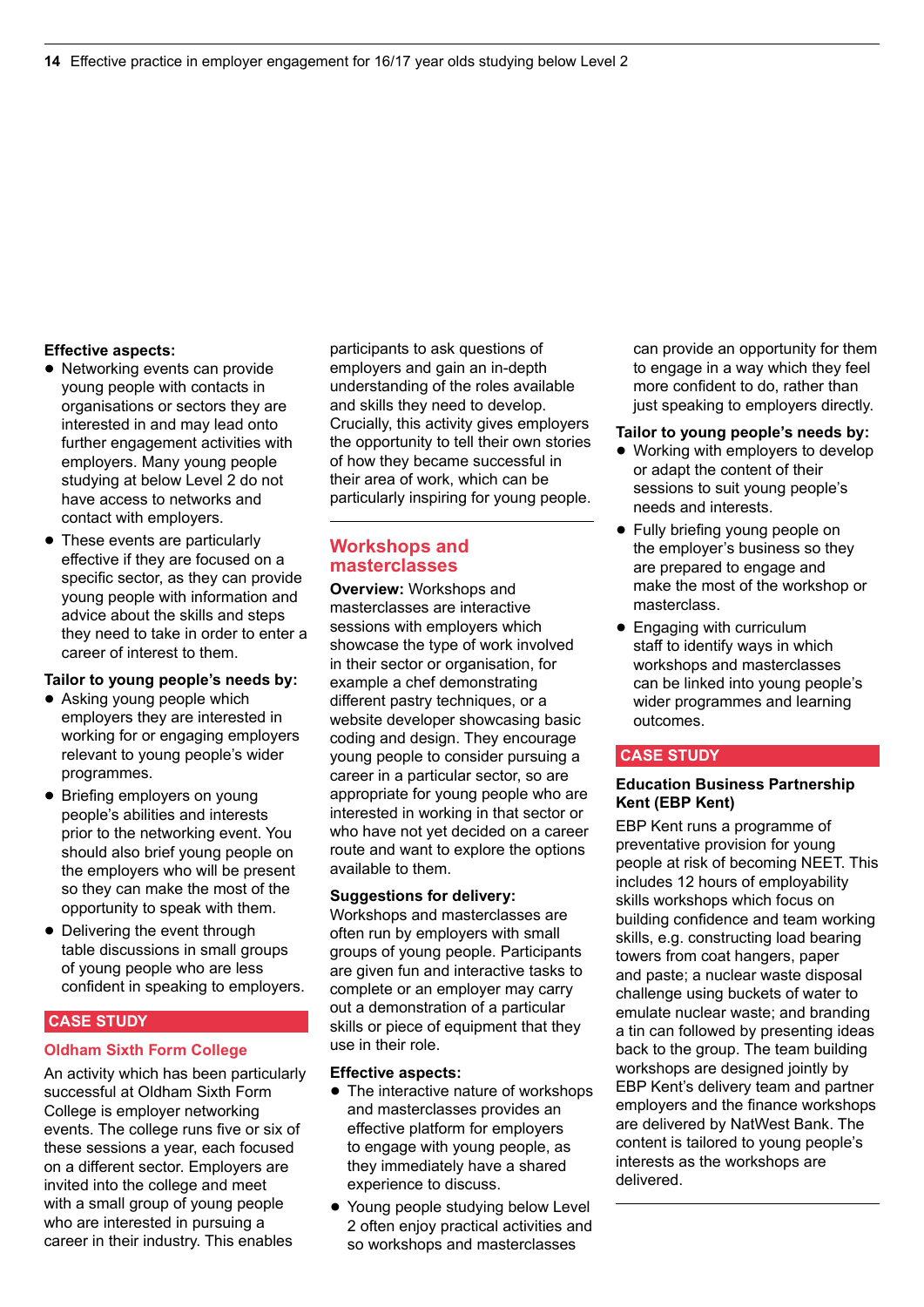# **Skills events and competitions**

**Overview:** Skills events and competitions are interactive activities which involve young people working in teams to complete a task set by employers, who then judge their work. They tend to be sector-specific and aim to encourage young people to consider pursuing a career in a particular industry. They can therefore be appropriate for young people who are interested in a particular sector but perhaps lack the confidence to engage with employers directly.

**Suggestions for delivery:** Skills events and competitions can be large events run at a national or regional level, or smaller local events run within providers or local communities. Employers set practical tasks for teams of young people to complete, for example, building a car, and judge which team completes the task to the highest standard. The winning team is often awarded a prize in recognition of their achievement. Teams or individuals can then be encouraged to enter regional or national skills events, such as WorldSkills UK Competitions.

# **Effective aspects:**

- $\bullet$  The practical nature of the activity often provides young people with a tangible achievement at the end, which can be an effective way of boosting their confidence in their skills and abilities.
- Working in teams as part of a competition helps young people to develop a range of employability skills, including communication, teamwork, time management and organisational skills.
- These activities can be an effective way for young people to showcase their skills to employers and can often lead to further engagement,

including mock interviews, mentoring and work experience.

### **Tailor to young people's needs by:**

- $\bullet$  Exploring with young people which sector a skills event or competition should be focused on.
- Differentiating tasks and activities according to young people's levels and support needs.
- Fully briefing young people on the event prior to their participation, so they are prepared to participate and make the most of the experience.

# **CASE STUDY**

# **Greenpower Education Trust**

Greenpower is a UK-based charity which runs an annual international skills competition to inspire young people to pursue study or careers in STEM subjects and to develop employability skills. They run projects with teams of 11-16 year olds, each of which design, build and race an electric car, competing against other teams across the UK and internationally. All projects follow a calendar of race track events from March to October. A team begins a project by ordering their car kit. Greenpower then puts them in contact with one of ambassadors, who spends a day with the team to offer support with their project, and with local employers who act as mentors, spending on average five sessions with the team. Teams participate in monthly car building sessions, followed by a visit to race sites, a transition skills workshop, a practice day at a race track, and then a race day. The practical activity of building a race car is designed to produce tangible results and a real sense of achievement among participants.

# **Project/task briefs**

**Overview:** This activity involves employers providing young people with 'live' project briefs or genuine commissions for products that their business needs.

**Suggestions for delivery:** This activity is often embedded into young people's wider programmes or courses in order to make these more relevant to the world of work. A live project brief can also form the basis of an entire programme of employer engagement for young people; for example, it could be the reason for an employer talk, workshop or masterclass, or provide opportunities for mentoring. For example, young people could be briefed to design a marketing campaign for a new product.

#### **Effective aspects:**

- Young people will benefit most from this activity if it involves employers who are fully aware of the levels at which young people are studying and their capabilities, set an appropriate task, project or commission for young people, and have realistic expectations of what young people can achieve.
- Working on a 'live' project brief or commission from a real employer boosts young people's engagement with activities, as they can see the value of the work they are doing. It can also provide them with a realistic understanding of the workplace, the types of tasks they will need to undertake and the timeframe in which they will have to undertake them.

# **Tailor to young people's needs by:**

• Encouraging young people to develop their own plans to meet the project brief where possible. This promotes ownership and enables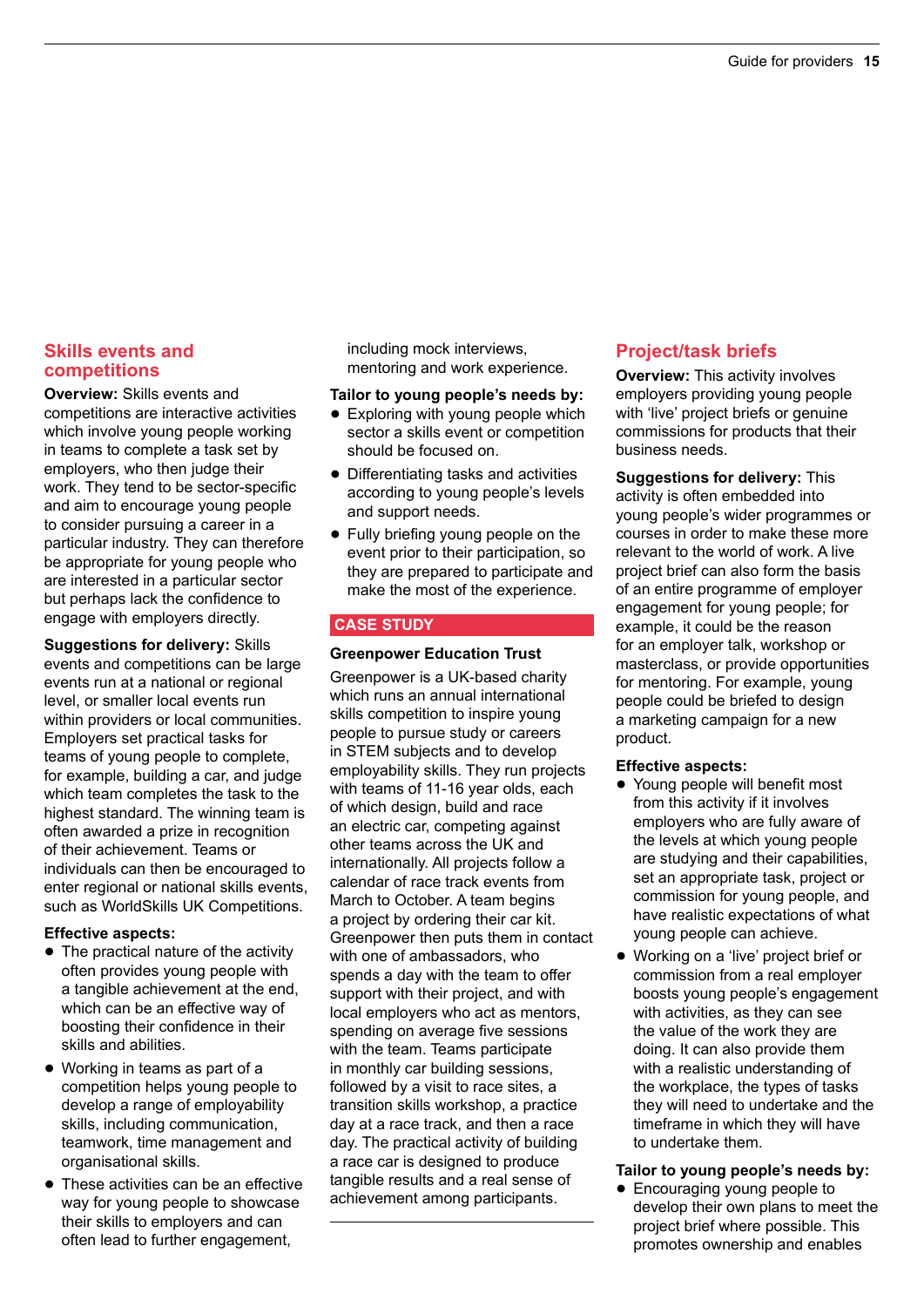

young people to develop wider employability skills such as the ability to manage and prioritise work, communication and teamwork.

• Briefing employers on young people's abilities and interests and working with them to develop appropriate projects and commissions for young people.

### **CASE STUDY**

#### **Barking and Dagenham College**

Barking and Dagenham College has established a Real Work for Students (RWfS) programme, which enables internal and external clients to submit live project briefs to the college. A subsidiary company (called Aspire) was established through which all the RWfS projects are directed, with a dedicated staff team to help manage

the projects and support the students in meeting the briefs. The briefs are matched to student talent and skills and clear commercial processes and systems have been established – including a Talent Bank resource to log students' involvement and ensure there is a fair spread of opportunity – to ensure that clients' experience is of the highest quality.

#### **Mentoring**

**Overview:** Mentoring involves employers supporting young people on an individual or small group basis over a period of time. This enables employers to provide young people with tailored advice and support to develop their skills and career aspirations. It can therefore be a very useful activity for young people who are interested in working in a

particular sector or career, but can be just as valuable for those who need more general advice about work and employability skills.

**Suggestions for delivery:** Mentoring is often delivered on a provider's site, with employers meeting young people in a safe and familiar environment. However, it can also be combined with other activities, such as work experience or mock interviews, which are undertaken in the workplace. It is important that employers and young people have the opportunity to build a relationship, but the duration and frequency of mentoring sessions can vary according to young people and employers' capacity to engage; the relationship may last for a substantial period of time (for example, the duration of a learner's course or programme) or comprise of only a small number of sessions.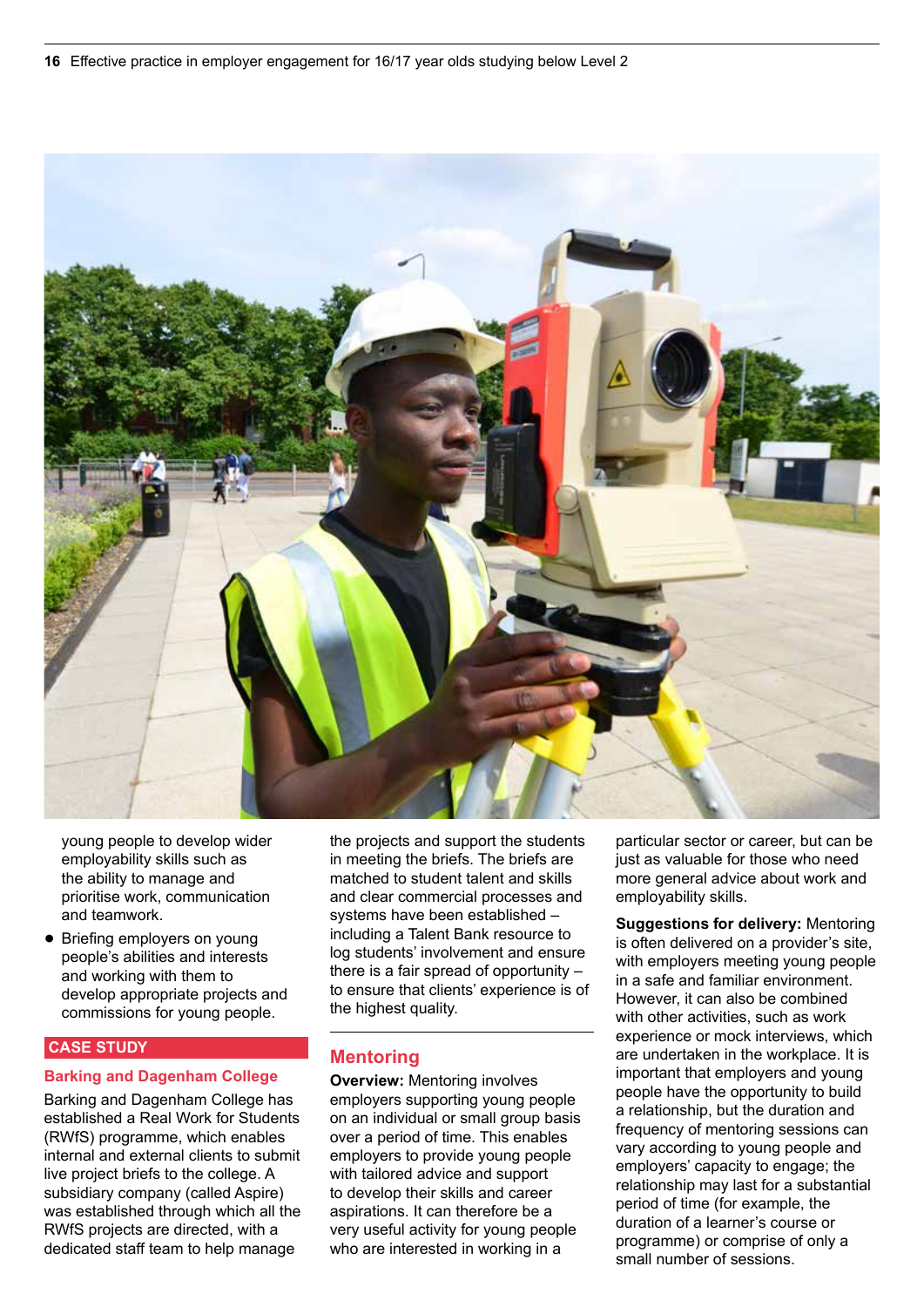### **Effective aspects:**

- Mentoring is most effective when employers are confident in engaging with young people studying below Level 2 and are able to show empathy with them. You may want to consider providing employers with briefings on young people's needs; sharing learners' Individual Learning Plans so that employers can tailor their advice and provide observational evidence of their progress; and training or advice on developing a mentoring relationship prior to their engagement.
- Mentoring can be a highly effective way of providing young people with a thorough understanding of a job role, sector or workplace and the steps they need to take to achieve their career aspirations.

# **Tailor to young people's needs by:**

- Matching them with employers depending on their interests and skills or knowledge gaps.
- Adjusting the length and intensity of session depending on young people's levels of engagement and the time they need to maximise the benefits of the mentoring experience.
- Briefing employers on young people's needs and interests beforehand, so they can adapt their advice and the focus of their mentoring accordingly.

# **CASE STUDY**

# **Volunteer It Yourself**

Volunteer It Yourself's programme aims to develop young people's employability skills through engagement in practical trade projects, supported by employermentors. Participants are mentored by professional tradespeople from

the local area, with at least two mentors overseeing every project. The programme's mentors all have experience of working in a trade and inspire participants by sharing their own experiences and by giving them positive feedback. Mentors receive annual training which covers safeguarding issues and how to support young people with issues such as anxiety. If a mentor is briefed that a particular participant has low confidence or behavioural issues, they will make adjustments, such as spending more one-to-one time with them, and ensuring they treat the young person as if they were an adult employee rather than a school pupil, which often elicits a more positive response from the participants.

# **Mock interviews**

**Overview:** Mock interviews involve employers undertaking mock job interviews with young people and providing feedback on their performance. This can help young people practice for real interviews and identify ways in which they can improve their interview skills. This activity is most appropriate for young people who have relatively well-developed employability skills and may soon start looking for real employment opportunities.

**Suggestions for delivery:** Mock interviews tend to be carried out in two different ways. The first emulates a real interview; an employer sits down with a learner and asks them a series of questions within a set period (often around 15 minutes) and then provides detailed feedback on how they can improve their performance. The second takes a 'speed interview' approach and involves a group of young people and employers. In this approach, young people are

interviewed on a one-to-one basis for a short amount of time (e.g. two minutes) before rotating to the next employer. This gives young people experience of being interviewed by different employers and can require them to think quickly and on the spot, much as they would have to in a real interview.

#### **Effective aspects:**

- The different approaches to delivering mock interviews can be effective for different groups of young people. Speed interviews are appropriate for young people who have little experience of being interviewed as they will give them an idea of different questions and interview techniques. Full mock interviews are more suitable for young people who are ready to start looking for opportunities and would benefit from detailed advice on how to present themselves.
- Feedback from real employers can help young people see where they can improve their techniques and increase their confidence for when they take part in a real job interview.

#### **Tailor to young people's needs by:**

- Carrying out mock interviews between young people and your own staff before engaging external employers. This gives young people experience of being interviewed by someone they know before taking part in a mock interview with a real employer, which can be a daunting prospect.
- Giving employers different questions to ask during speed interviews, so that young people have to answer a range of questions and gain experience of different interview techniques.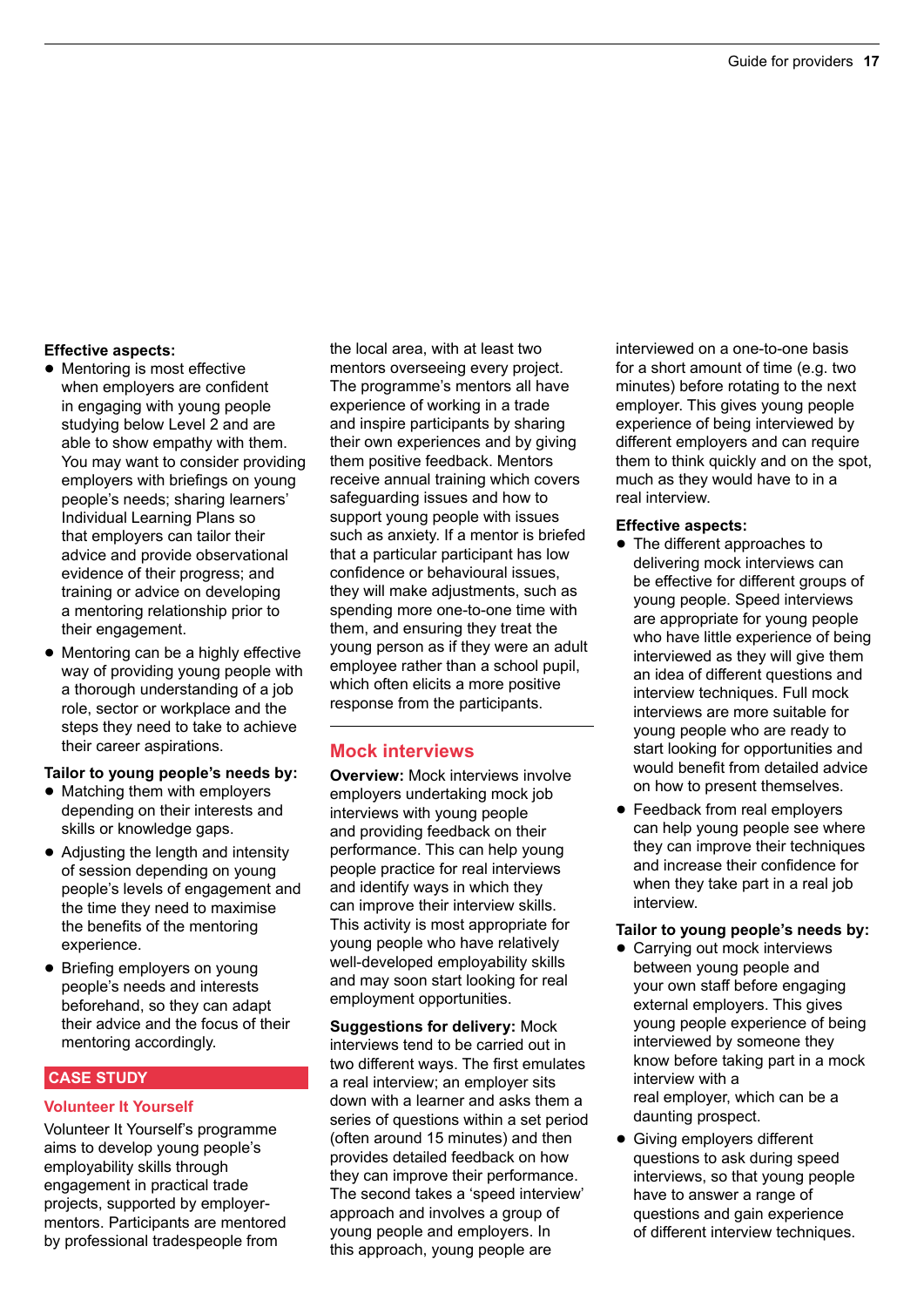• Carrving out the interviews on your own premises or in an employer's workplace, depending on the level at which your young people are studying and their readiness to engage.

#### **CASE STUDY**

#### **New College Swindon**

Mock and speed interviews are key activities that New College Swindon runs with its young people to prepare them for work experience. Mock interviews generally involve each student in an interview with just one employer, for a longer length of time, and in this way more closely resembles a real interview. In comparison, speed interviews involve students rotating around tables at which employers are sat, spending two minutes with each employer in a mini-interview before moving on to the next employer. This format allows students to gain a breadth of experience of different interview styles and questions in a short space of time and helps them learn how to think quickly in an interview situation.

# **Work experience**

**Overview:** Work experience involves young people carrying out a role in a workplace (either with an external employer or in your own organisation) to gain experience and understanding of the world of work. This activity is often seen as the 'pinnacle' of employer engagement and is appropriate for young people who have the employability skills, knowledge and behaviours needed for the workplace.

**Suggestions for delivery:** Work experience can take place in external employers or your own organisation, depending on young people's readiness to engage in the workplace. It tends to last for a week or the equivalent amount of time spread over a longer period. Providing young people with employability skills and work preparation training before work experience can help them make the most of their placement and ensure they and the employer have a positive experience. Both young people and employers are likely to need wraparound support to ensure that the work experience is a success. Arrange regular contact with both parties to check on progress and ensure that young people and employers can contact you if any problems occur.

#### **Effective aspects:**

- Work experience is consistently viewed as the most effective way of enabling young people to gain a real insight into the world of work. In order to ensure this, work with employers to identify or develop meaningful roles for young people which contribute to their business. Otherwise, the placement can feel like a tokenistic gesture to young people and they may disengage.
- Providing opportunities for young people to work in different areas of an organisation throughout their work experience can enable them to gain a greater awareness of the range of roles available within a sector or type of organisation, helping them to clarify their career aspirations.

#### **Tailor to young people's needs by:**

- Sourcing internal work experience for young people who are not yet ready to engage in work experience with an external employer.
- Being flexible on the duration and intensity of work experience for young people with additional needs; for example, young people may benefit from engaging in half

a day of work experience with an employer over the course of 10 weeks, rather than in a oneweek block.

- Encouraging young people to source their own work experience with employers in sectors they are interested in. However, young people studying below Level 2 may not have the contacts needed to source appropriate work experience and may need support with this.
- Briefing employers on young people's support needs and capabilities prior to work experience, so they have realistic expectations about what young people can achieve.

#### **CASE STUDY**

#### **Bishop Burton College**

A key feature of Bishop Burton College's Level 1 Animal Management course is the opportunity for group work experience which is supervised by tutors. This was introduced to the programme to address the fact that many of the students are unlikely to succeed in individual work experience, since most have a wide range of personal needs, such as communication difficulties and anger management issues, and are not used to mixing with people. Another factor is that it is very competitive to secure work experience placements for animal management students so it tends to only be the most able who are successful. By running group work experience as an alternative, the college helps students prepare for Level 2 when they would be expected to undertake work experience on their own.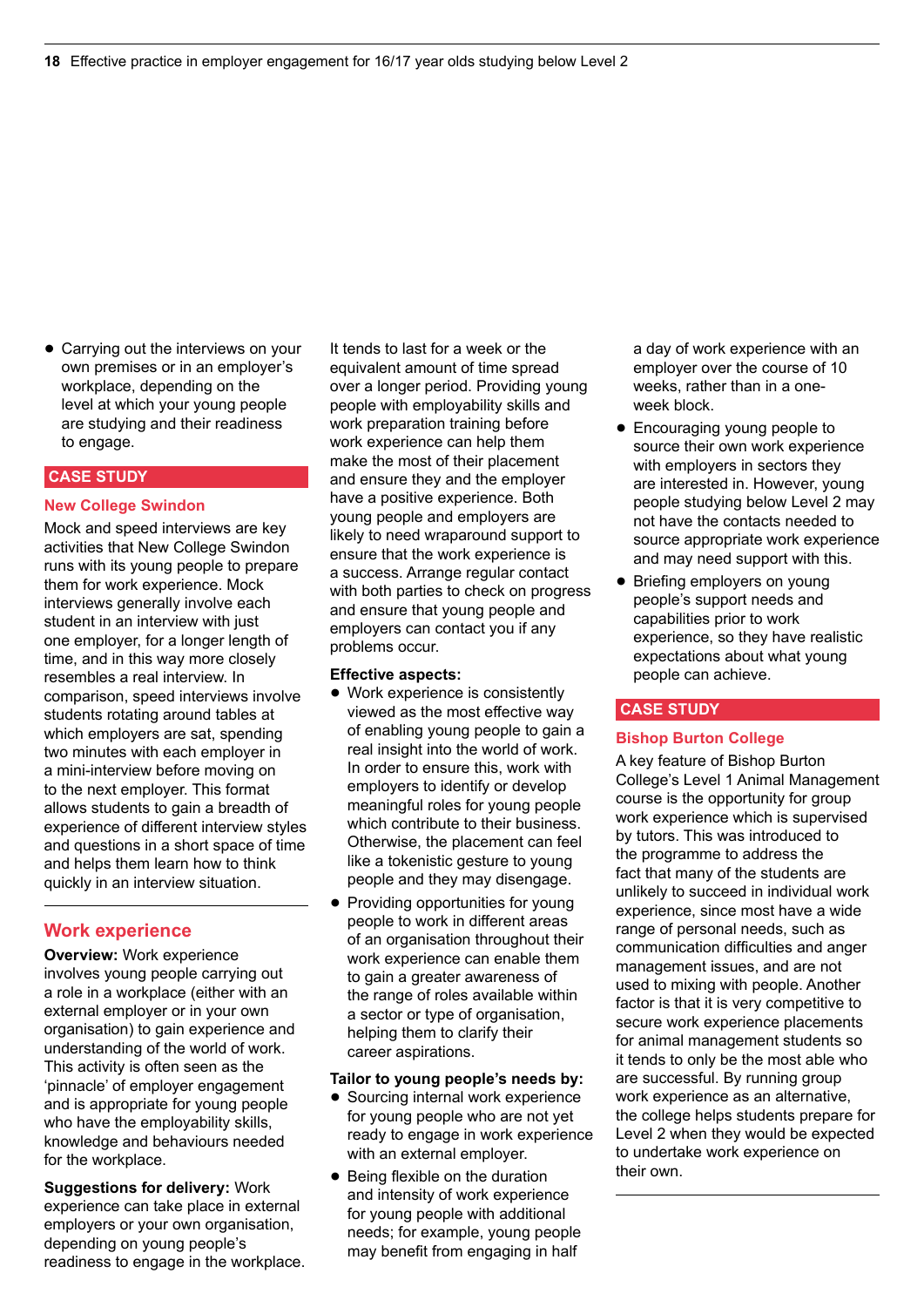# **Evaluating employer engagement activities**

**Robust monitoring and evaluation of your employer engagement activities is crucial. Without this, it will be difficult for you to evidence the difference that your activities make or to know which activities are most effective for which young people and employers.**

There are two key elements to a robust evaluation. The first evaluates your processes for planning and delivering employer engagement activities; the second evaluates the outcomes and impact arising from them.

# **TOP TIPS**

- 1. **Embed evaluation throughout your employer engagement activities.** This will enable you to identify what works and for whom and the outcomes and impact of your activities, supporting the continuous improvement of your employer engagement provision.
- 2. **Use different evaluation methods to suit your young people, employers and the activities you deliver.** This will make sure you get the information you need for a robust evaluation of your employer engagement provision.

# **Evaluating the processes of your activities**

The aim of a process evaluation is to identify what works well in the design and delivery of your activities, and what can be improved. It enables you to identify what works and for whom, areas for improvement and where to focus your resources in order to maximise the benefits to young people, employers and your own organisation. As such, a process evaluation contributes to the continuous improvement of your

employer engagement provision and feeds back into the design, planning and delivery of your activities.

To make sure your process evaluation is robust, you should develop an evaluation plan. This will ensure that your evaluation is embedded in your programme and captures the information you need.

The plan should include three broad elements:

- 1. **What** you will be evaluating. In general, you will be evaluating the effectiveness of your employer engagement activities in supporting young people to progress to further learning and/or employment opportunities. However, there might be some specific aspects of your activities that you want to focus on. Think about what it is that you want to find out – what do you want to be able to say at the end of your evaluation? Having clear aims and objectives at this stage will ensure that your evaluation is robust and thorough.
- 2. **How** you will evaluate it. Now think about how you will carry out your evaluation. Who do you need to involve in your evaluation? What methods will you use to evaluate your activities? Which methods will you use with which stakeholders? Will these give you the information you need? How can you adapt them to different groups' needs?
- 3. **When** you will evaluate it. The most robust evaluations will be embedded and gather information at key points throughout a programme. Don't just think about the delivery of your activities – consider the design and planning stages too. What do employers think of the ways you involve them

in designing activities? Do young people have suggestions about different ways they can be involved at this stage?

**Possible evaluation methods Feedback forms and surveys:**  A common way of gathering information about what worked well for participants is through feedback forms. These can be used with young people, employers and other stakeholders involved in designing and delivering employer engagement activities. They tend to be quite 'light touch' and ask what participants enjoyed, what they found most useful and any ways in which the activities could be improved. They can be paper-based or online and be distributed at the end of activities or just after. Often, they include a mixed of open (comment box) and closed (tick box) questions.

**Surveys:** Post-event surveys can be distributed to young people, employers and other participants after the event to capture their reflections on what went well, what could have been improved and what they plan to do as a result of the activity. These are very similar to feedback forms but tend to be sent out further after activities, to capture any changes participants have experienced. They can be done online, but providers tend to find that paper-based surveys get higher response rates.

**Reflection sessions:** This method gathers more in-depth and detailed feedback from participants. Reflection sessions can be carried out on a one-to-one or group basis and involve young people, employers and other stakeholders in discussions about what worked well, what could be improved and what difference the activities made. They tend to be carried out at the end of employer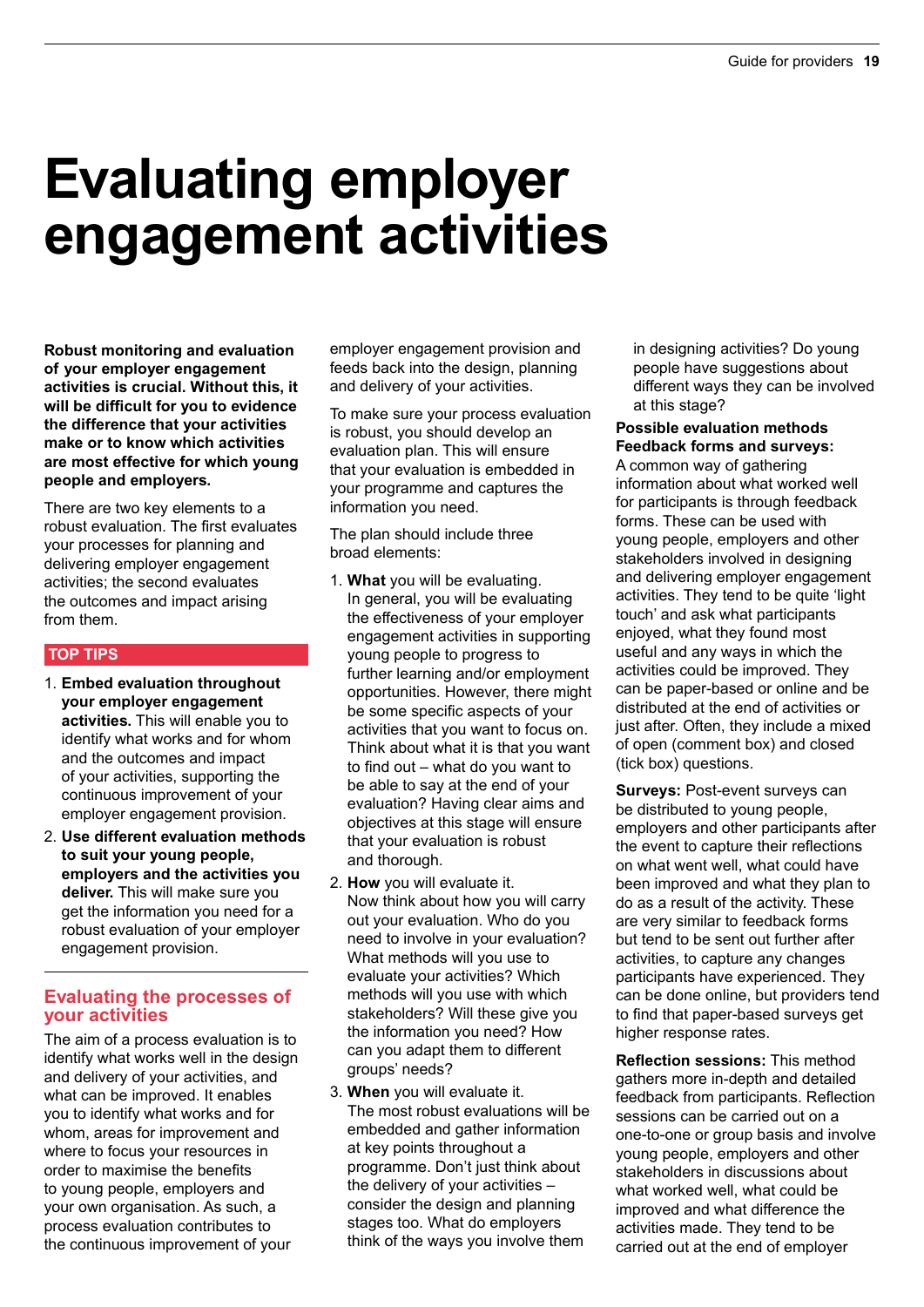engagement programmes but can also be conducted throughout, to feed into the ongoing design and planning of activities.

**Traffic light/post-it note activities:** Young people studying below Level 2 may be reluctant to complete feedback forms or surveys, so more visual and colourful approaches might be required. Two simple methods that can work well with these young people are 'traffic lights', which ask young people to rate elements of an activity as red, amber or green, and post-it note activities, where young people write a comment on a postit and stick it on a board relating to an aspect of an activity. These quick feedback methods can provide you with some useful information about what young people enjoyed but are unlikely to provide you with detailed feedback.

# **Capturing the outcomes and impact of your activities**

The second strand of a robust evaluation aims to capture the outcomes and impacts of any activity. This is different from the process evaluation as it aims to establish the difference your activities made and how, not just what went well and which elements participants enjoyed (although the process evaluation can feed into this). In particular, it aims to identify which aspects of activities result in outcomes for participants, which can inform your planning for future activities.

This section includes some suggested methods to capture the difference your employer engagement activities make to young people, employers and your own organisation.



#### **For young people: Robust tracking of participants:**

Keeping a clear record of who engages in which of your activities can enable you to monitor the difference your employer engagement makes. A centralised and transparent approach to tracking learners' progression is often required by awarding bodies and is considered to be good practice by Ofsted. Following young people's participation, check if there are any changes in their attendance or achievement rates and compare their retention rates and progression outcomes against similar cohorts who did not participate. This will demonstrate whether your activities make any difference to young people and also identify any direct outcomes e.g. offers of work experience, apprenticeship or employment, of their participation.

**Pre- and post-activity measures of skills and competencies:** Many providers ask young people about changes in their skills and confidence at the end of activities, but the most robust way of capturing this is by measuring young people's confidence, soft skills and technical skills prior to and following their involvement in employer activities. In this way, you will be able to see the direct impact of your activities. Ways of measuring young people's skills include soft skills and learning styles questionnaires, workreadiness assessments and personality profiling, which can be run by tutors and or completed independently by young people (e.g. a short survey which asks young people to rate their confidence/skills on a scale of 1 to 10). It is important that young people undertake the same assessment at the beginning and end of activities, to show their distance travelled. These assessments can be built into preparation and reflection sessions.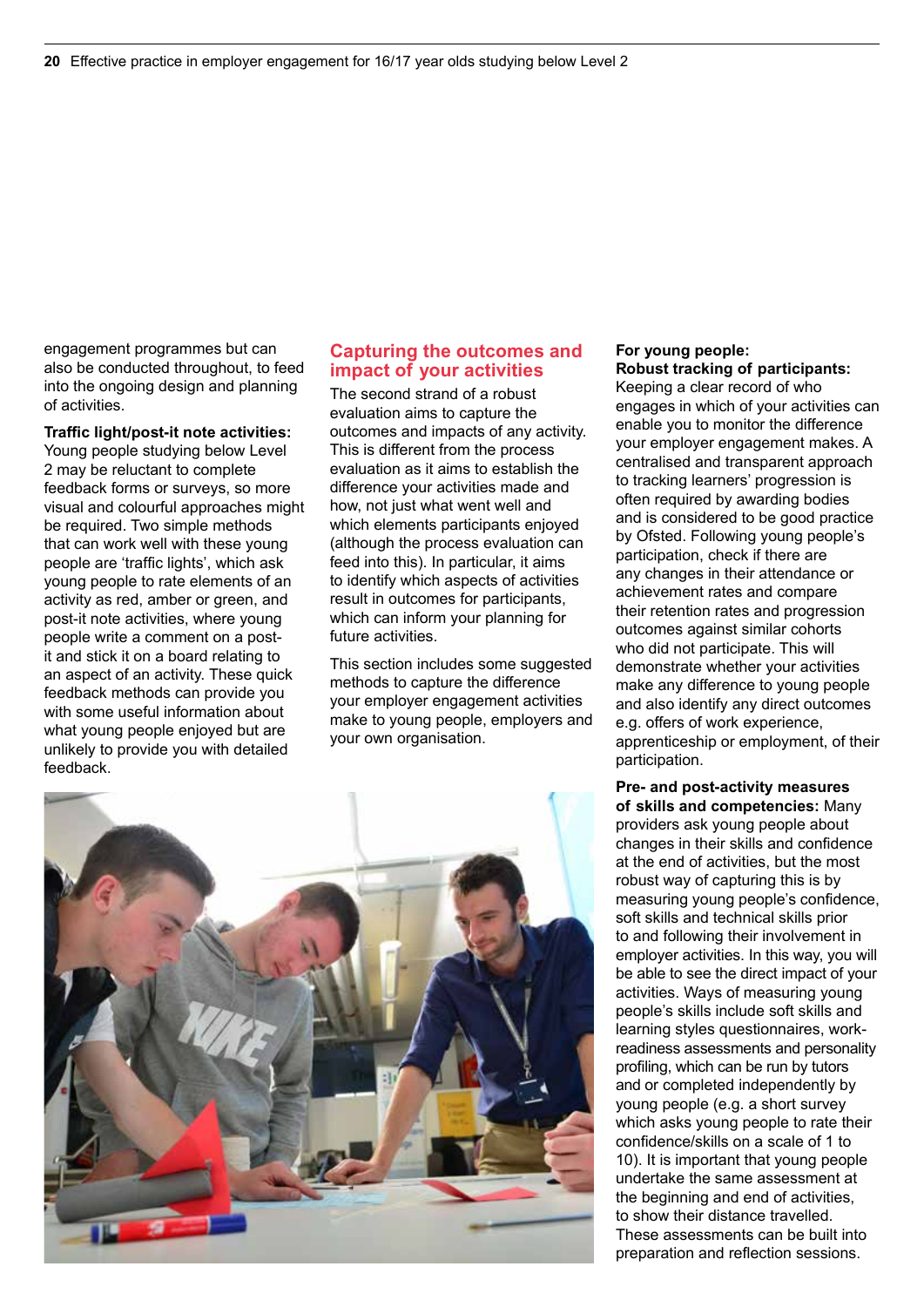# **CASE STUDY**

#### **ThinkForward**

Experience and progression of young people is measured using the 'Ready for Work' scale which includes the skills and attributes that employers are looking for when employing young people. Seven key employability skills form the core of the evaluative model: self-aware; receptive; driven; self-assured; resilient; a good communicator; and organised. Across each of these attributes, the young person is formally scored using a descriptive scale which is numbered from 1 to 10 to allow for quantitative analysis. Formal review points happen three times per term, but the tool is frequently used to help students understand how specific activities and experiences have impacted on their work readiness. Statistical and anecdotal evidence shows that ThinkForward increases 'work readiness.' Within a couple of years, the evidence base will be able to show how successful the programme has been in preventing NEET outcomes at age 18.

**Embedded activities:** You can embed evaluation activities into your employer engagement programmes. This could include asking young people to complete workbooks or journals (or include a section on work experience in young people's learning logs) which ask for their reflections on activities and what they have gained from them; create display boards about what they have learned and the difference it has; or prepare and deliver a presentation on their learning and the benefits they have experienced. These methods can collect rich information on young people's experiences and the difference particular activities make.

They can also provide opportunities for young people to develop further skills, such as writing, presentation and communication skills.

#### **CASE STUDY**

#### **St Vincent Sixth Form College**

Assessment of work experience below Level 2 comprises workbook entries and self-evaluation questions that young people complete, written feedback from the employer, and, for young people with Learning Support Assistants, observations from their LSA. Young people's workbooks require them to provide feedback on personal development they have achieved through the experience, including what they have learnt, and what they would like to do in the future. Workbook entries are recorded on the college's Pro Monitor system which holds a record for every student, including specific work experience components that are completed before and after a placement.

**Reflection sessions:** As well as working well for your process evaluation, reflection sessions can be a valuable opportunity to explore what difference activities have made to young people's lives. Crucially, they will enable you to explore which activities or aspects of activities have contributed to outcomes and any ways in which this can be developed in future activities.

#### **CASE STUDY**

#### **London South East Colleges (LSEC)**

Students evidence their own skills and achievements using an App called Kloodle. Kloodle enables students to 'tag' the development of 25 skills

within the four clusters. The skills tags are linked to students' Kloodle profile pages, thereby creating a digital CV and portfolio of evidenced skills and participation in 'employability events', some of which are generic and others bespoke to each vocational course or work with an individual employer. Students have the opportunity to meet with their tutor to review their skills profile every 4-6 weeks, reflecting on prior activity and setting development targets for the future.

#### **For employers:**

**Pre- and post-activity measures:**  As with young people, capturing employers' start and end points can be an effective way of evidencing the difference your engagement activities make. These measures might include employers' views of young people and their skills, their confidence to engage with young people, and any changes in their perceived skills gaps and needs. They could be captured through short feedback forms and surveys or completed as part of preparation and reflection sessions with delivery staff.

**Reflection sessions:** Reflection sessions with employers, run on either an individual or group basis, can be an effective way of gaining in-depth feedback from employers on the outcomes and benefits they experience as a result of engaging in activities. They can enable you to explore which aspects of activities benefitted them most and why, and you can identify whether there is any difference in the experiences of employers depending on their sector, size or location.

### **For own organisation:**

As well as benefitting young people and employers, your employer engagement activities are likely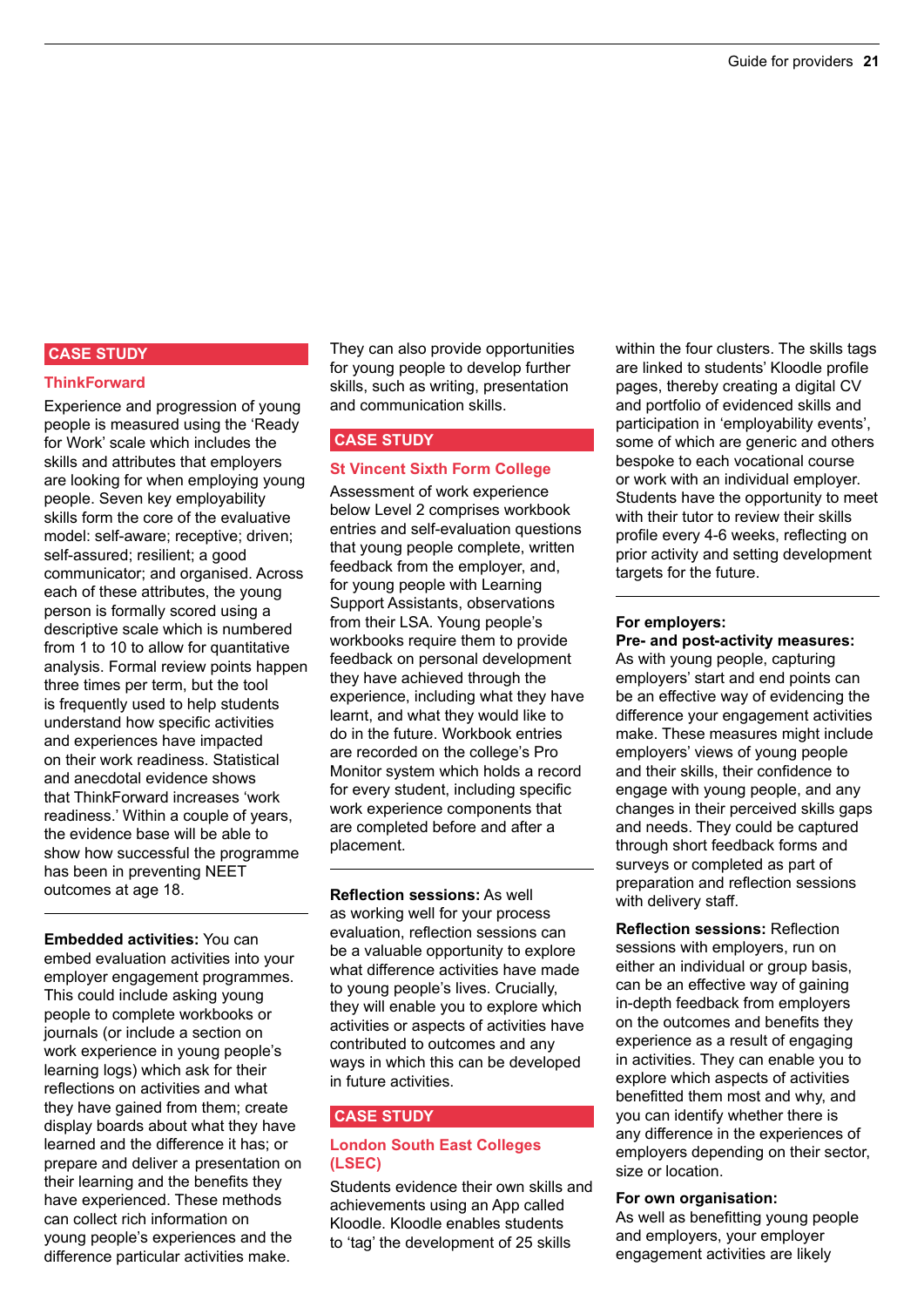

to result in outcomes for your organisation. This is often neglected in providers' evaluations but it is important to capture these outcomes so they can be reported back to senior management and secure further buyin for your activities.

**Monitor changes in learner data:** Improvements in attendance, retention, achievement and progression rates is a positive outcome for your organisation and will be appreciated by your senior management team. It can help you build evidence of the work you are doing to address the needs of young people studying below Level 2 and with high needs, which is a key consideration for Ofsted. Monitor these rates of participants and compare them against similar cohorts who did not participate to see if your activities are making a difference in these areas.

**Monitor changes in engagement from employers:** This may be measured through the number and range of employers willing to participate in your activities, receipt of funding or sponsorship for activities, and invitations for your organisation to contribute to local events with employers. You should establish processes for capturing and monitoring levels of engagement from employers.

**External evaluation:** If you want a robust and objective evaluation of your employer engagement activities, you may want to consider commissioning an external evaluation. This could be particularly useful if you are delivering a substantial programme of employer engagement or want robust evidence to support funding and project proposals.

#### **CASE STUDY**

#### **Greenpower Education Trust**

Outcomes are measured through independent evaluations conducted by external researchers, involving participants, parents and teachers before and after participation in the programme. These evaluations have gathered quantitative evidence that the practical activities run as part of the project enable participants to develop their communication, teamwork skills and confidence, because they are working with others who share their enthusiasm for the project.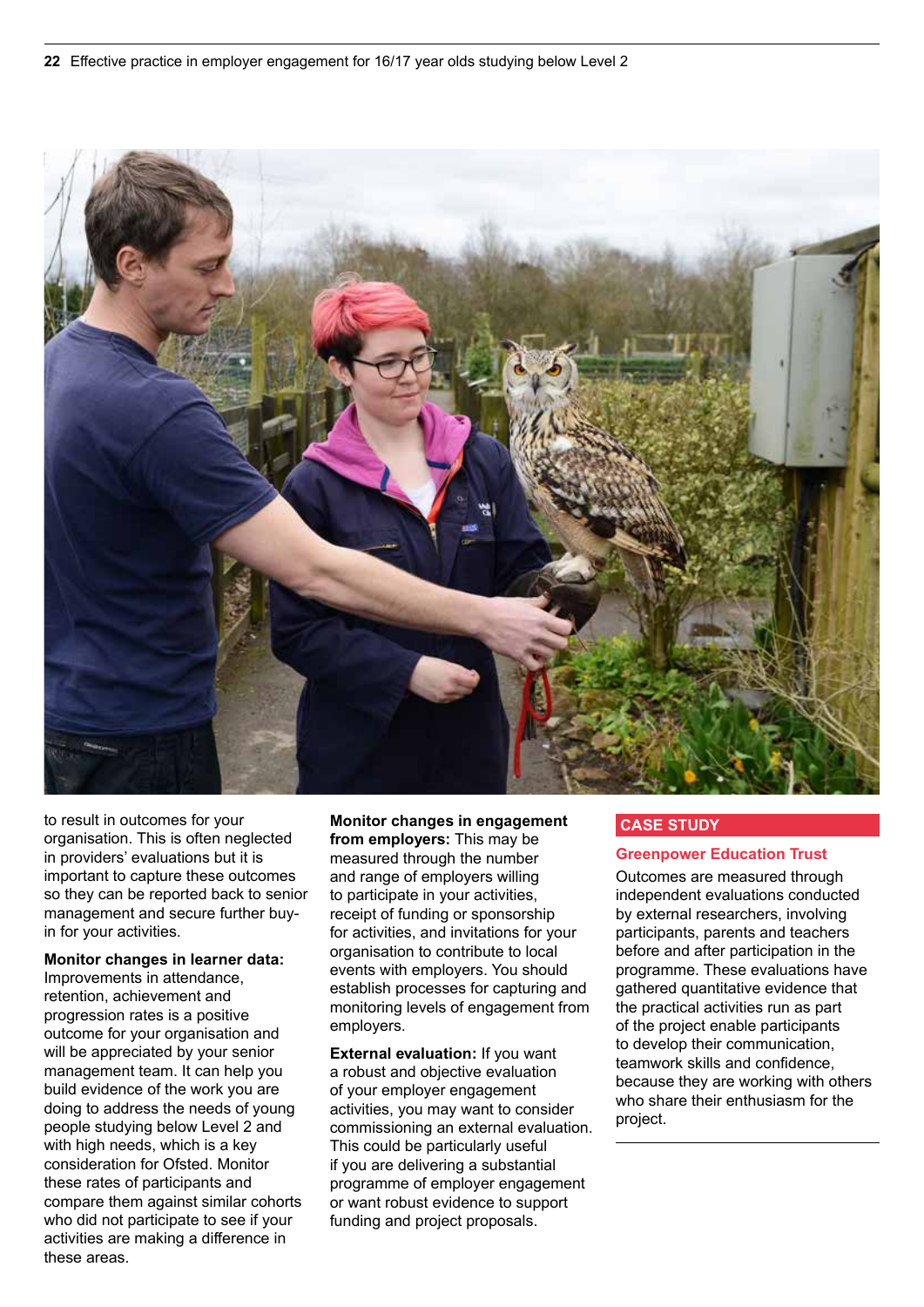# **Top tips**

**This section summarises our ten top tips for designing, delivering and evaluating employer engagement activities for young people studying below Level 2.**

# **For design:**

# **1.**

**Ensure all your decisions about employer engagement activities consider the needs of the young people you are targeting.** This includes decisions about the aims, sequencing, timing, length, intensity, location and staff involved in delivery.

# **2.**

**Develop a strategic approach to engaging employers in your provision.** This will help employers see the bigger picture and ensure that requests for their involvement are coordinated across programmes. In turn, this will decrease the likelihood of employer fatigue and ensure they are engaged in activities which are most relevant and beneficial to their business and your young people.

# **3.**

**Involve employers in planning your engagement activities.** This will help to secure buy-in and ensure that activities are focused, realistic and maximise impact for young people and employers alike.

# **4.**

**Develop a 'brand' or organisationwide strategy for your employer engagement activity.** This can support buy-in from young people, employers and staff at all levels by raising the profile of the work across the organisation. It can also help staff understand their roles in supporting the achievement of its aims and objectives.

# **For delivery:**

**Make activities interactive and practical where possible.** This is particularly important for young people below Level 2 who tend to have had poor experiences of school and can therefore be reluctant to engage in writing-based tasks.

# **6.**

**5.**

**Tailor activities to young people's interests and needs.** This is not only important in the planning stages but also throughout delivery, as young people gain the confidence to express their thoughts and opinions.

# **7.**

**Fully brief employers on young people's levels and support needs.** This ensures they have a realistic expectation of what young people can achieve and enables them to adapt activities to their interests.

# **8.**

**Run briefing and reflection sessions with young people before and after activities.** This ensures they are fully prepared to engage and gives them the opportunity to reflect on their learning afterwards and plan their next steps.

# **For evaluation:**

### **Embed evaluation throughout your employer engagement activities.** This will enable you to identify what works and for whom and the outcomes and impact of your activities, supporting the continuous improvement of your employer engagement provision.

# **10.**

**9.**

**Use different evaluation methods to suit your young people, employers and the activities you deliver.** This will make sure you get the information you need for a robust evaluation of your employer engagement provision.